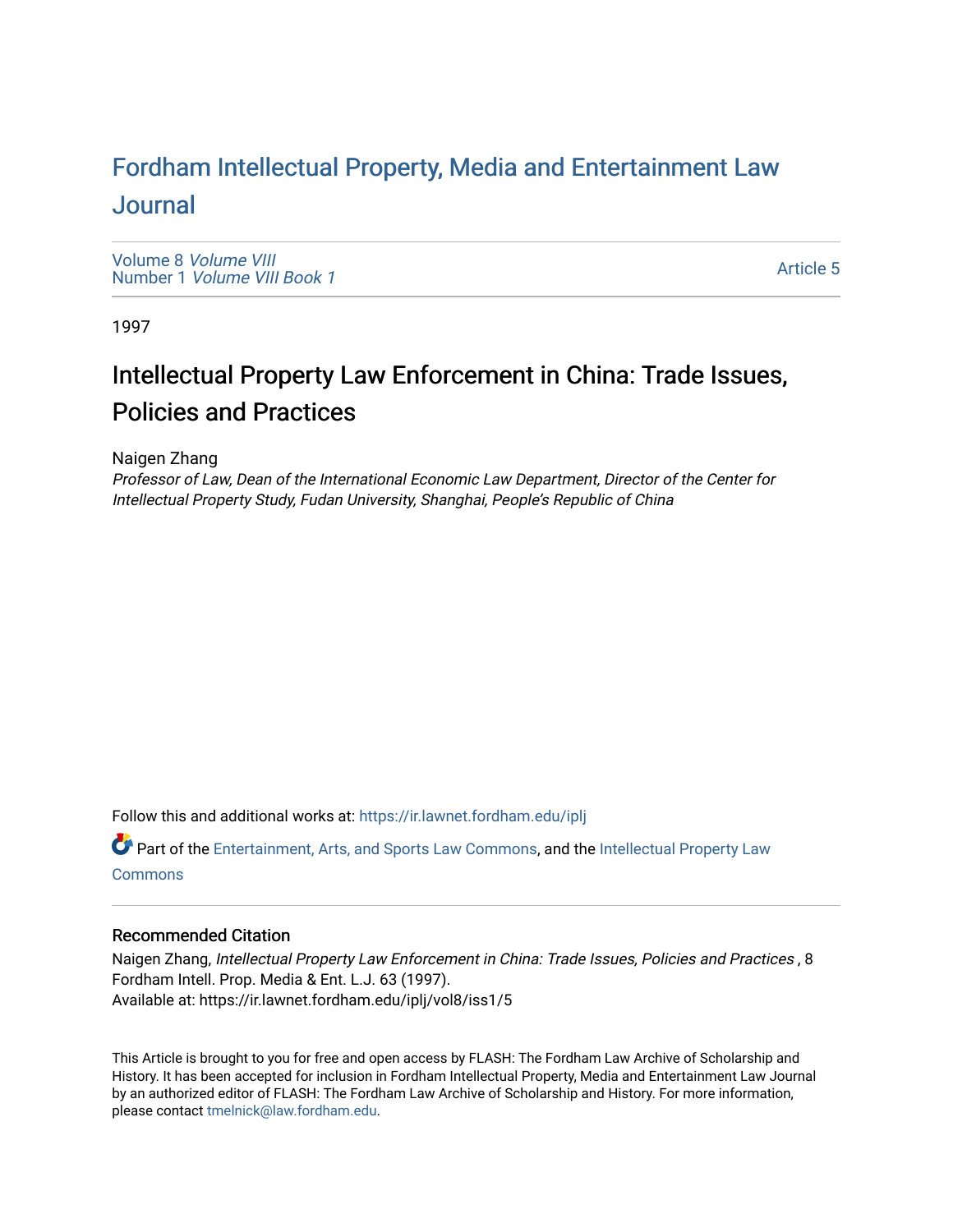# Intellectual Property Law Enforcement in China: Trade Issues, Policies and Practices

## Cover Page Footnote

The author thanks Professor John H. Jackson for his hospitality and Professor Whitmore Gray for his comments and editorial suggestions.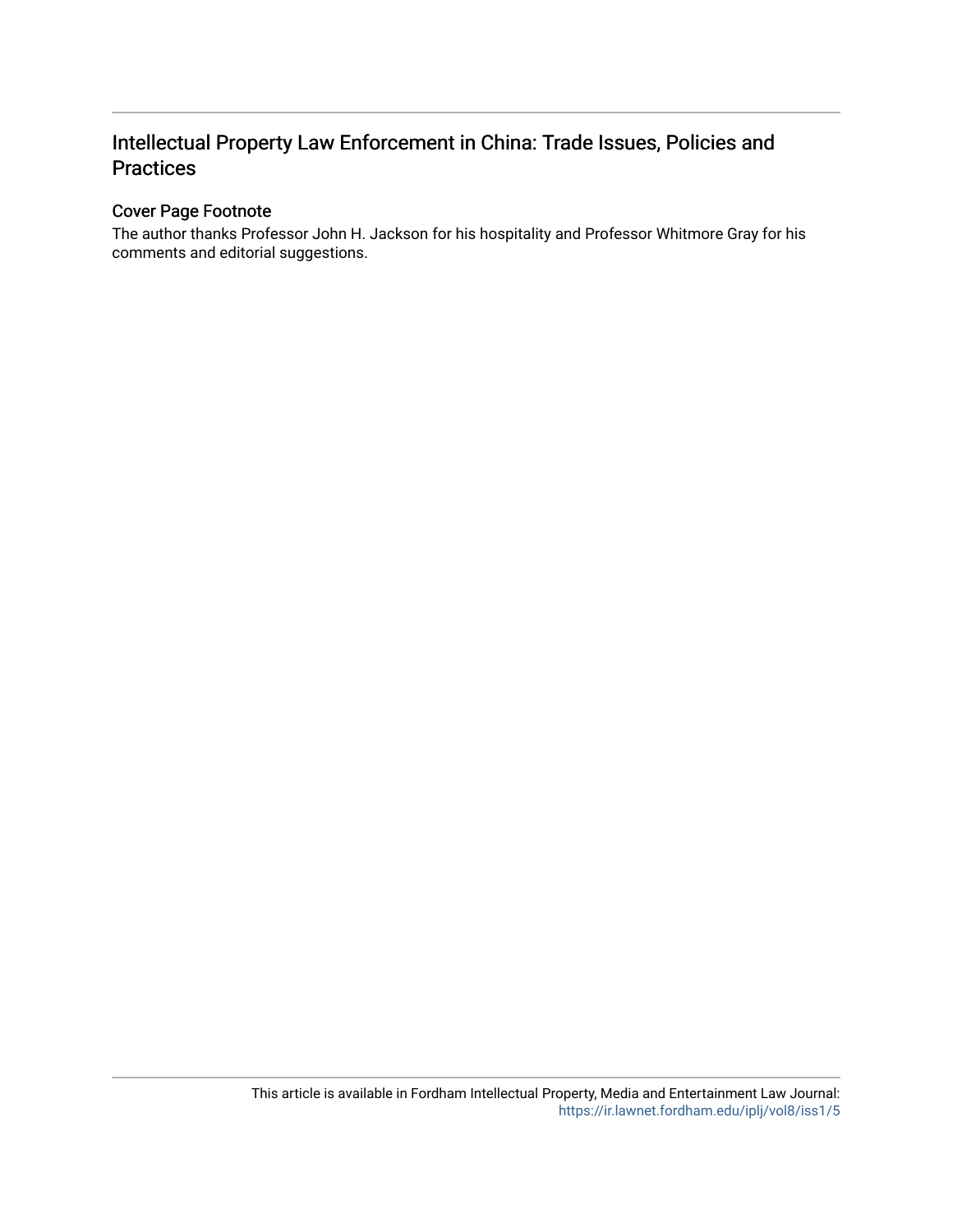# Intellectual Property Law Enforcement in China: Trade Issues, Policies and Practices

#### Naigen Zhang\*

#### **INTRODUCTION**

The People's Republic of China ("China") is on the road to a new era of protection for intellectual property rights as it learns how to enforce its own intellectual property laws. During the past twenty years, China has experienced vast change in its intellectual property rights system, but those positive reforms still provide less protection than desired by many foreign countries, especially the United States. Nevertheless, the modernization of China's system is underway, and its advances cannot be discounted.

In the late 1970s, China began modernizing its basic legal system to protect intellectual property rights. This effort has resulted in a series of regulations, including the 1982 Trademark Law ("Trademark Law"),<sup>1</sup> the 1984 Patent Law ("Patent Law"),<sup>2</sup> the

2. Zhonghua Renmin Gongheguo Zhuanlifa [Patent Law of the People's Republic of China] FAGUI HUIBIAN 1992, *translated in* 2 China L. Foreign Bus. (CCH) ¶ 11-600 (1993) [hereinafter Patent Law]. The Patent Law was adopted on March 12, 1984 at the

<sup>\*</sup> Professor of Law, Dean of the International Economic Law Department, Director of the Center for Intellectual Property Study, Fudan University, Shanghai, People's Republic of China; Fulbright Research Scholar, University of Michigan Law School. East China Political Science & Law Institution, Shanghai, LL.B. 1983; Fudan University Law Department, LL.M. 1986. The author thanks Professor John H. Jackson for his hospitality and Professor Whitmore Gray for his comments and editorial suggestions.

A version of this Essay was presented on April 3, 1997, at the Fifth Annual Conference on International Intellectual Property Law and Policy at Fordham University School of Law

<sup>1.</sup> Zhonghua Renmin Gongheguo Shangbiaofa [Trademark Law of the People's Republic of China] FAGUI HUIBIAN 1993, *translated in* 2 China L. Foreign Bus. (CCH) ¶ 11-500 (1993) [hereinafter Trademark Law]. The Trademark Law was adopted on August 23, 1982, at the 24th Session of the Standing Committee of the 5th National People's Congress. *See id.* It was amended by decision of the Standing Committee of the National People's Congress concerning Amendments to the Trademark Law on February 22, 1993, and came into effect on July 1, 1993. *See id.*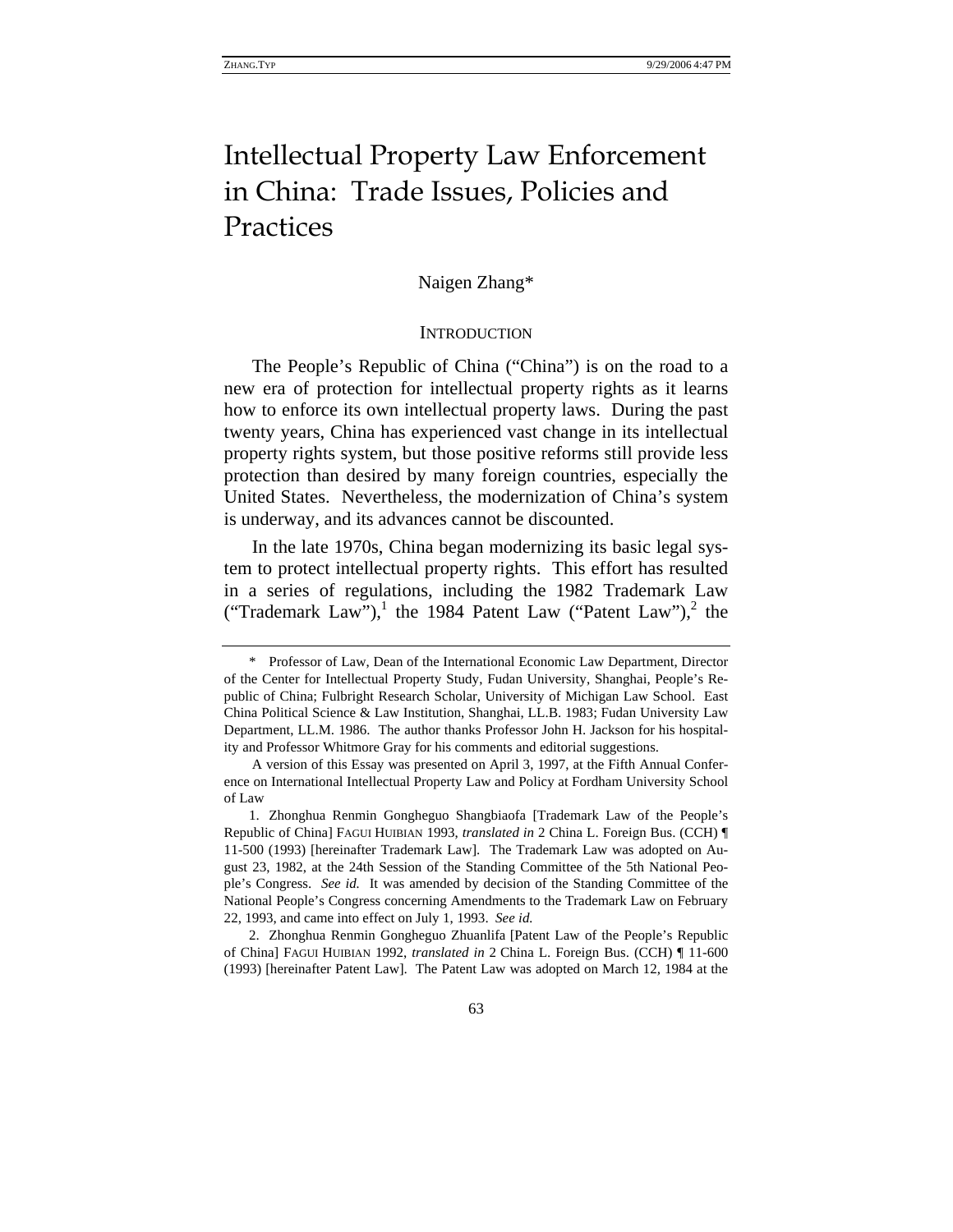1990 Copyright Law ("Copyright Law"), $3$  the 1991 Computer Software Protection Regulation ("Software Protection Regulation"),<sup>4</sup> the 1993 Law Against Unfair Competition ("Unfair Competition Law"), $5$  and the 1995 Regulations for Customs Protection of Intellectual Property ("Customs Regulations").<sup>6</sup> Meanwhile, China has joined nearly all of the important international treaties for protection of intellectual property, including the Convention Establishing the World Intellectual Property Organization ("WIPO Convention") $^7$  in 1980, the Paris Convention for the Protection of Industrial Property ("Paris Convention") $8$  in 1985, the Madrid Agreement for the International Registration of Marks ("Madrid

<sup>4</sup>th Session of the Standing Committee of the 6th National People's Congress. *See id.* It was amended on September 4, 1992, in accordance with the decision made at the 27th Session of the Standing Committee of the 7th National People's Congress. *See id.*

<sup>3.</sup> Zhonghua Renmin Gongheguo Zhuzuoquanfa [Copyright Law of the People's Republic of China] FAGUI HUIBIAN 1990, *translated in* 2 China L. Foreign Bus. (CCH) ¶ 11-700 (1993) [hereinafter Copyright Law]. The Copyright Law was adopted on September 7, 1990, at the 15th Session of the Standing Committee of the 7th National People's Congress. *See id.*

<sup>4.</sup> Jisuanji Ruanjian Baohu Tiaoli [Computer Software Protection Rules], FAGUI HUIBIAN 1991, *translated in* 2 China L. Foreign Bus. (CCH) ¶ 11-704 (1993) [hereinafter Software Protection Rules].

<sup>5.</sup> Zhonghua Renmin Gongheguo Fan Buzhengdang Jingzhengfa [Law of the People's Republic of China Against Unfair Competition] FAGUI HUIBIAN 1993, *translated in* 3 China L. Foreign Bus. (CCH) ¶ 16-640 (1994) [hereinafter Unfair Competition Law]. The Unfair Competition Law was adopted on September 2, 1993, at the 3rd Session of the Standing Committee of the 8th National People's Congress. *See id.*

<sup>6.</sup> Zhonghua Renmin Gongheguo Haiguan Zhishi Chanquan Baohu Tiaoli [Regulations for Customs Protection of Intellectual Property], FAGUI HUIBIAN 1995, [hereinafter Customs Regulations] (enacted pursuant to the Agreement Regarding Intellectual Property Rights, Feb. 26, 1995, U.S.-P.R.C., 34 I.L.M. 881 (1995) [hereinafter IPR Agreement]).

<sup>7.</sup> Convention Establishing the World Intellectual Property Organization ("WIPO"), July 14, 1967, 21 U.S.T. 1770, 828 U.N.T.S. 3 [hereinafter WIPO Convention]. WIPO is an international organization whose objective is to "promote the protection of intellectual property throughout the world and to ensure administrative cooperation among [member] states." H.R. REP. NO. 609, at 13 (1988). China became a signatory of WIPO on June 3, 1980. *See Monthly Review of the World Intellectual Property Organization*, INDUS. PROP., Jan. 1992, at 3 [hereinafter *Monthly Review*].

<sup>8.</sup> Paris Convention for the Protection of Industrial Property, Mar. 20, 1883, revised at Stockholm, July 14, 1967, 21 U.S.T. 1583, 828 U.N.T.S. 305 [hereinafter Paris Convention]. China acceded to the Paris Convention in 1985. *See Monthly Review*, *supra* note 7, at 6.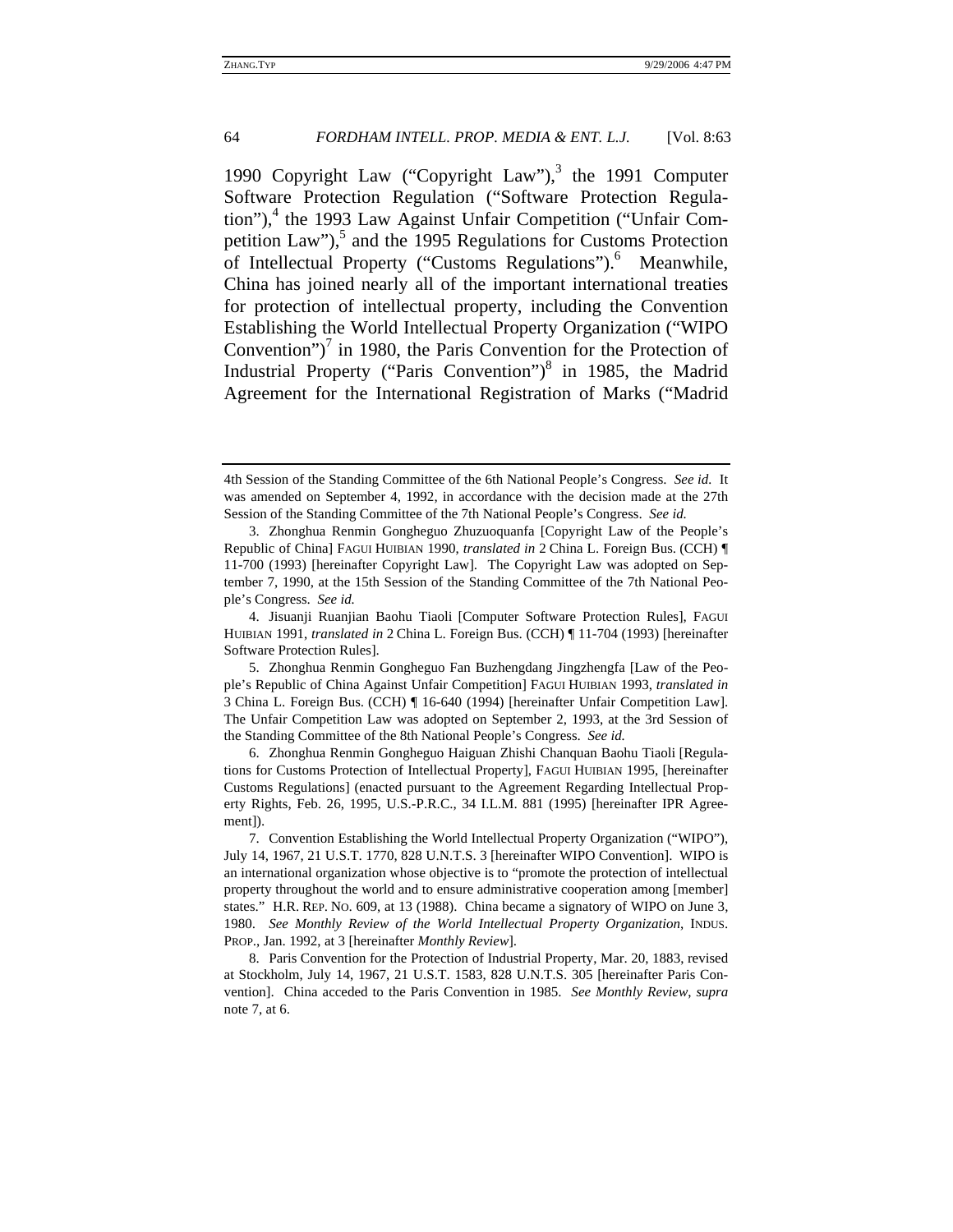Agreement")<sup>9</sup> in 1989, the Berne Convention for the Protection of Literary and Artistic Works ("Berne Convention")<sup>10</sup> in 1992, and the Patent Cooperation Treaty ("PCT")<sup>11</sup> in 1994.

To resolve conflicts between domestic law and the provisions of an international treaty, China has provided, in accordance with article 142 of the General Principle of the Civil Law of the People's Republic of China ("General Principle"), $^{12}$  that any international treaty will become Chinese domestic law, if China is a contracting party to or accedes to the treaty.13 China took just a decade to finish a legal task that took several decades—or even centuries—in most developed countries. Clearly, protection of intellectual property rights has become a priority in China's national policy. But statutes are only statutes until enforced effectively.

This Essay explores the trade issues, policies, and practices associated with intellectual property law enforcement in China. Part I provides an overview of China's basic intellectual property enforcement system. Part II describes China-United States trade is-

11. Patent Cooperation Treaty, Washington, D.C., June 19, 1970, 28 U.S.T. 7645, 1160 U.N.T.S. 231 (entered into force Jan. 24, 1978) [hereinafter PCT]. China acceded to the Patent Cooperation Treaty on January 1, 1994. *See China to Obey Patent Rules*, CHINA DAILY, Dec. 22, 1993, at 2 (noting that once China acceded to the Patent Cooperation Treaty on January 1, 1994, China could accept and examine patent applications and have the examination results recognized by other treaty member countries).

12. Zhonghua Renmin Gongheguo Minfa Tongze [General Principle of the Civil Law of the People's Republic of China] FAGUI HUIBIAN 1986, *translated in* 3 China L. Foreign Bus. (CCH) ¶ 19-150 (1993). The General Principle was adopted on April 12, 1986, by the 4th Session of the Sixth National People's Congress. *See id.*

13. According to the General Principle: "In the event of a difference between the provisions of an international treaty concluded or acceded to by the People's Republic of China and the civil law of the People's Republic of China, the provisions of the international treaty shall apply . . . ." *Id.* at 107.

<sup>9.</sup> Madrid Agreement Concerning the International Registration of Marks, Apr. 14, 1891, last revised at Stockholm, July 14, 1967, 828 U.N.T.S. 389 [hereinafter Madrid Agreement]. China acceded to the Madrid Agreement on October 4, 1989. *See Monthly Review*, *supra* note 7, at 10.

<sup>10.</sup> Berne Convention for the Protection of Literary and Artistic Works, Sept. 9, 1886, completed at Paris on May 4, 1896, revised at Berlin on Nov. 13, 1908, completed at Berne on Mar. 20, 1914, revised at Rome on June 2, 1928, at Brussels on June 26, 1948, at Stockholm on July 14, 1967, and at Paris on July 24, 1971, 1161 U.N.T.S. 3 [hereinafter Berne Convention]. China acceded to the Berne Convention in October 1992. *See* Paul B. Birden, Jr., *Technology Transfers to China: An Outline of Chinese Law*, 16 LOY. L.A. INT'L & COMP. L.J. 413, 417 n.9 (1994) [hereinafter Birden I].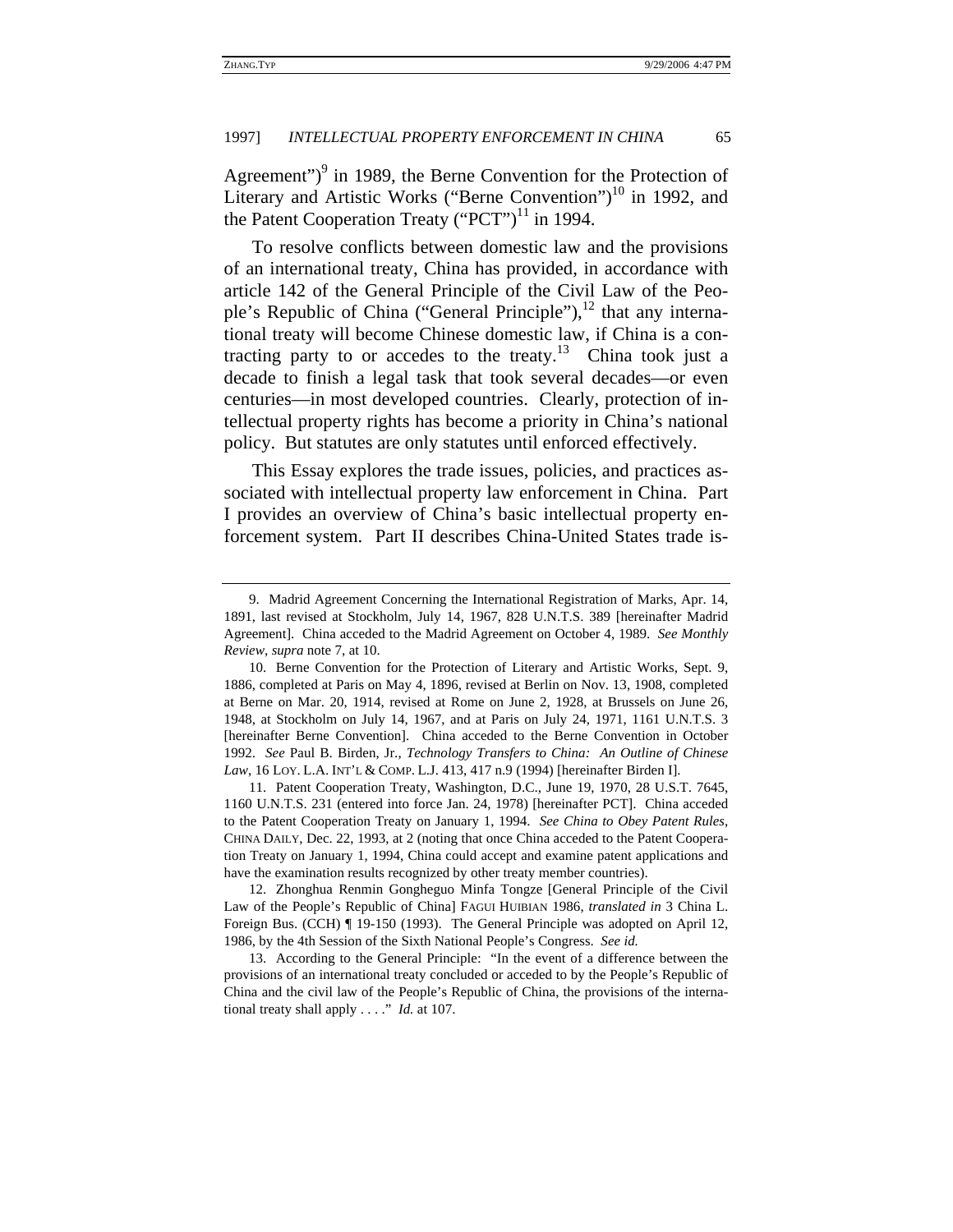sues. Part III examines China's enforcement policies. Part IV discusses China's enforcement practices. This Essay concludes that, in time, China's system will provide adequate protection for intellectual property rights.

### I. CHINA'S BASIC INTELLECTUAL PROPERTY ENFORCEMENT **SYSTEM**

In the last decade, China has made substantial efforts to enforce intellectual property laws. Those efforts fall into two broad enforcement areas: judicial and administrative. Both enforcement mechanisms are still in the intermediate stages of development.

#### A. *Judicial Enforcement*

China has established a mechanism for adjudication of intellectual property disputes—a critical step toward improved enforcement. In general, Chinese People's Courts have four divisions: (1) a civil trial division, (2) an economic trial division, (3) a criminal trial division, and  $(4)$  an administrative trial division.<sup>14</sup> The civil trial division is in charge of civil cases, including copyright disputes, in accordance with the civil procedural laws. The economic trial division deals with economic matters, and is charged with the enforcement of economic contract laws and industrial property laws. Industrial property laws include Patent Law,<sup>15</sup> Trademark Law,<sup>16</sup> and the Unfair Competition Law.<sup>17</sup> The criminal trial division, which has exclusive jurisdiction over all criminal cases, may hold defendants liable under criminal law for intellectual property violations. The administrative trial division handles all intellectual property cases arising under administrative law, in accordance with the administrative procedural law.

Efforts to enhance the judicial enforcement of intellectual property rights have also led to the establishment of the intellectual property rights trial division, $18$  which has exclusive jurisdiction

<sup>14</sup>*. See* THOMAS CHIU ET AL., LEGAL SYSTEMS OF THE PRC 68-70 (1991).

<sup>15.</sup> Patent Law, *supra* note 2.

<sup>16.</sup> Trademark Law, *supra* note 1.

<sup>17.</sup> Unfair Competition Law, *supra* note 5.

<sup>18</sup>*. See* Henry J.H. Wheare, *Enforcement Still a Problem for Trademarks*, IP ASIA, Dec. 1996, at 28.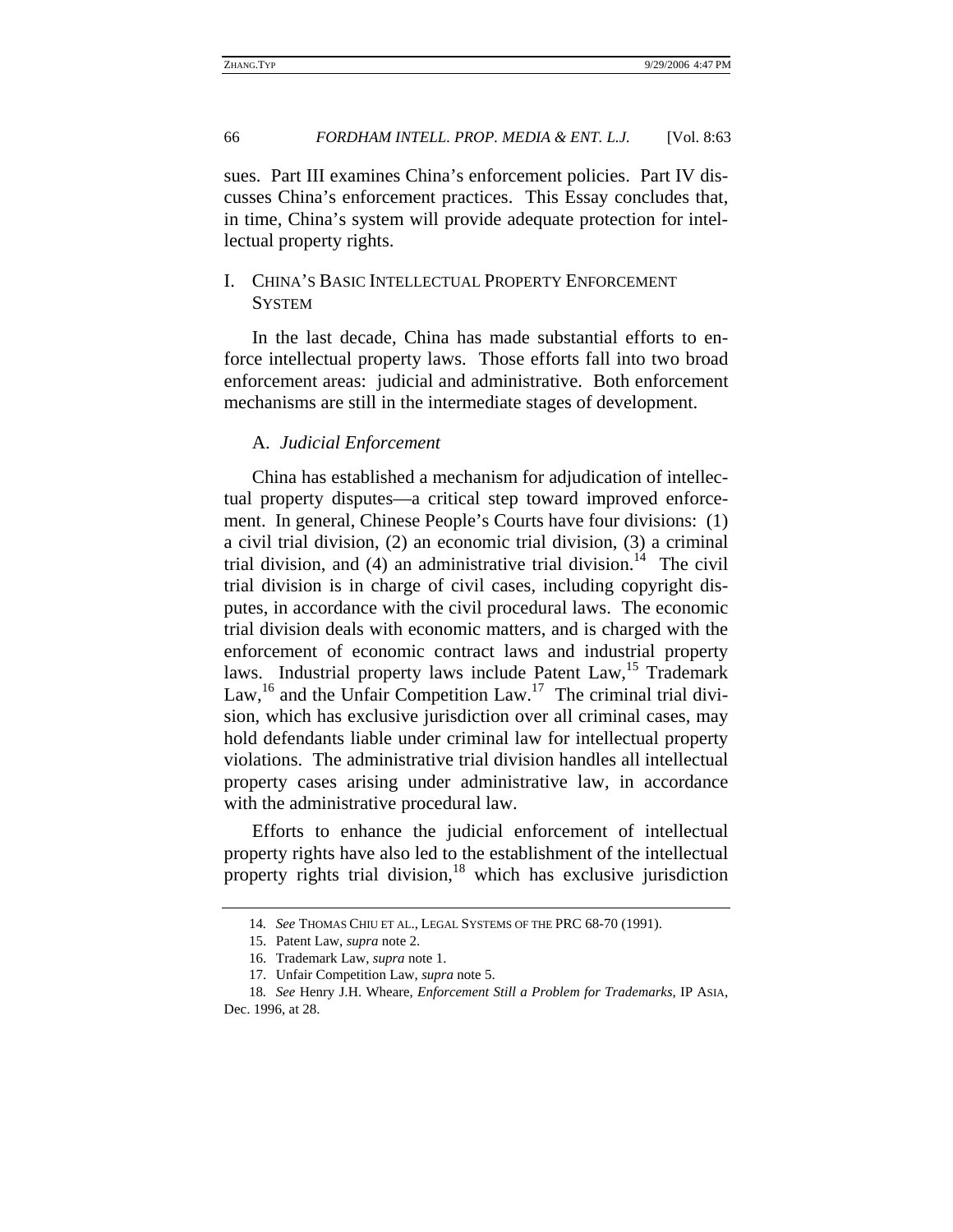over all intellectual property cases not involving criminal or administrative law. In effect, it unifies the functions of the civil and economic trial divisions in intellectual property matters.<sup>19</sup>

Since 1993, intellectual property trial divisions have been set up in the High People's Courts of Beijing, Shanghai, Tianjin, and the Guangdong, Fujian, Jiangsu, and Hainan Provinces; and in the Intermediate People's Courts of cities where those high people's courts are located. Additionally, those courts have been founded in the Special Economic Zones within the jurisdictions of those high people's courts.<sup>20</sup>

In addition to that judicial reform, special tribunals have been established in both the civil and economic trial divisions of all other high people's courts and intermediate people's courts in the cities where these high people's courts sit. They deal primarily with copyright disputes and industrial property cases. These developments have spurred an increase in intellectual property litigation. Between 1991 and 1995, the total number of civil lawsuits concerning intellectual property rights totaled 15,543; ninety-six percent of which reached a final judgment.<sup>21</sup>

Recently, the Supreme People's Court of China established the Intellectual Property Rights Office, $^{22}$  chaired by the vice president of the court, Judge Li Guoguang. Prior to this appointment, he was the head of the intellectual property trial division of the Shanghai High People's Court. In his new position, Judge Li is in charge of guiding all judicial issues in intellectual property trials nationwide.

Also of great importance is the recent establishment of intellectual property tribunals within the economic trial divisions in all of the district people's courts Shanghai. These tribunals handle intellectual property cases that do not involve criminal or administra-

<sup>19</sup>*. See id.*

<sup>20.</sup> *See* Amy E. Simpson, Copyright Law and Software Regulation in the People's Republic of China: Have the Chinese Pirates Affected World Trade? 20 N.C. J. INT'L L. & COM. REG. 575, 594 (1995).

<sup>21</sup>*. See* Thom Beal, *China Urges Courts for Piracy Claims*, U.P.I., June 5, 1996, *available in* NEXIS, UPI Database.

<sup>22</sup>*. See* Kathryn Hanes, *Signs of the Times—IP Registrations on the Rise*, IP ASIA, Dec. 1996, at 29.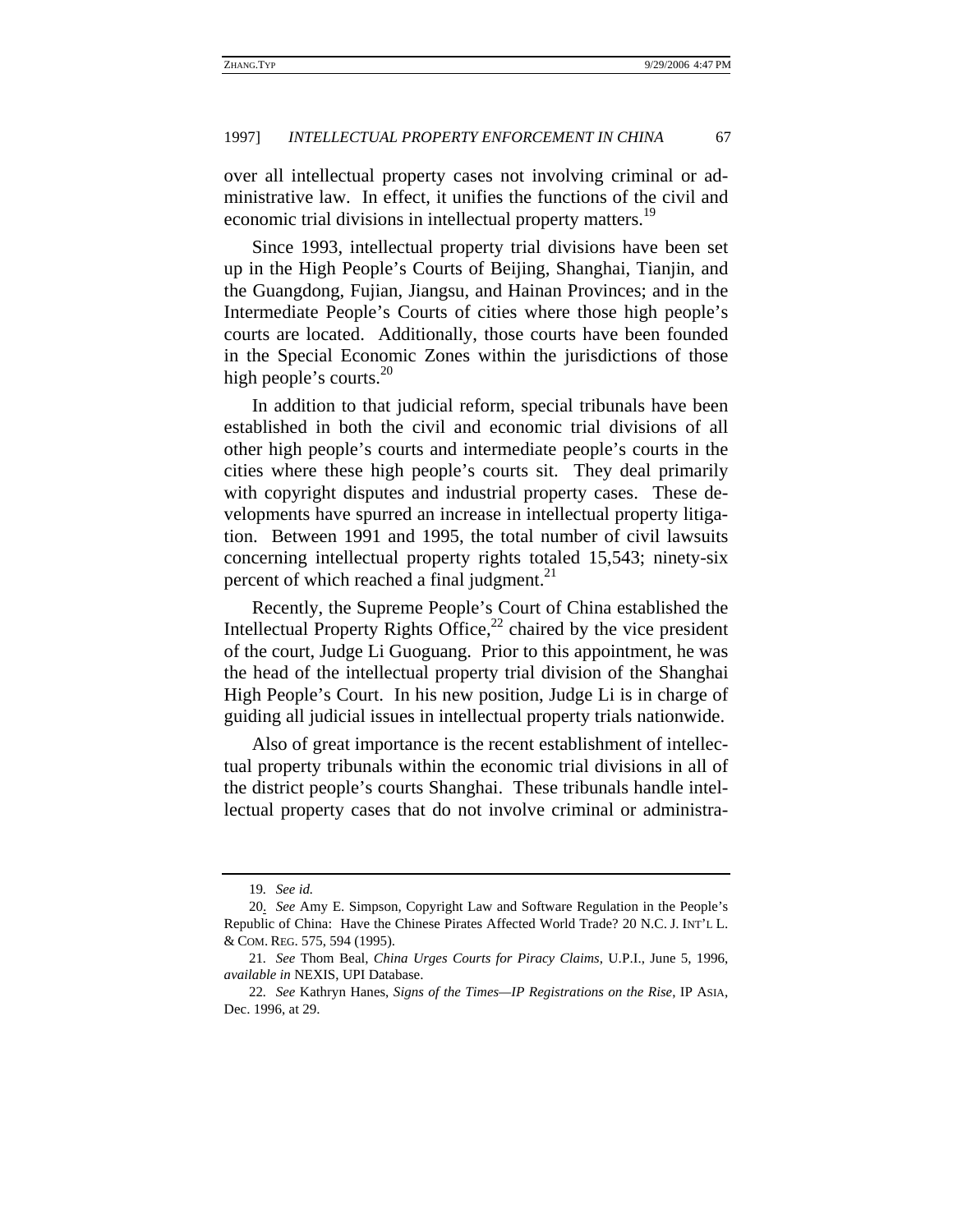tive law matters.<sup>23</sup> Furthermore, two of the district people's courts in Shanghai have established intellectual property divisions, which function similarly to their counterparts in the high and intermediate people's courts. $^{24}$  The two divisions have jurisdiction over intellectual property cases, including those involving matters of criminal and administrative laws.<sup>25</sup>

It is expected that China will develop a unique judicial system. with special trial divisions from the supreme people's courts to the district people's courts, $^{26}$  which will have unified, exclusive jurisdiction over all cases relating to the protection of intellectual property rights.

#### B. *Administrative Enforcement*

Administrative enforcement is more widely used than judicial enforcement. The administrative system in China is divided into four distinct areas, which share authority over Chinese intellectual property.

In the patent area, the China Patent Office is the national administrative authority under the State Council, which may grant patents, according to article 3 of the Patent Law.<sup>27</sup> Additionally, more than fifty local patent offices have the authority to settle patent right disputes and issue orders prohibiting patent infringement, if the plaintiff does not file a lawsuit in court.<sup>28</sup> This is quasijudicial enforcement of patent laws.

According to article 2 of the Trademark Law, the Trademark Office, under the China State Administration of Industry and Commerce ("SAIC"), $^{29}$  is responsible for the nationwide registra-

<sup>23</sup>*. See* Paul B. Birden, Jr., *Trademark Protection in China: Trends and Directions*, 18 LOY. L.A. INT'L & COMP. L.J. 431, 481-82 (1996) [hereinafter Birden II].

<sup>24</sup>*. See id.*

<sup>25</sup>*. See generally* Chen Yanni, *IPR Cases Get Close Scrutiny by Law Courts*, CHINA DAILY, Jan. 9, 1997 (describing the high and intermediate people's courts' intellectual property trial divisions), *available in* 1997 WL 8258286.

<sup>26</sup>*. See generally* Wheare, *supra* note 18, at 28 (describing specialist intellectual property courts).

<sup>27.</sup> Patent Law, *supra* note 2, art. 3.

<sup>28</sup>*. See id.* art. 60.

<sup>29.</sup> Trademark Law, *supra* note 1, art. 2.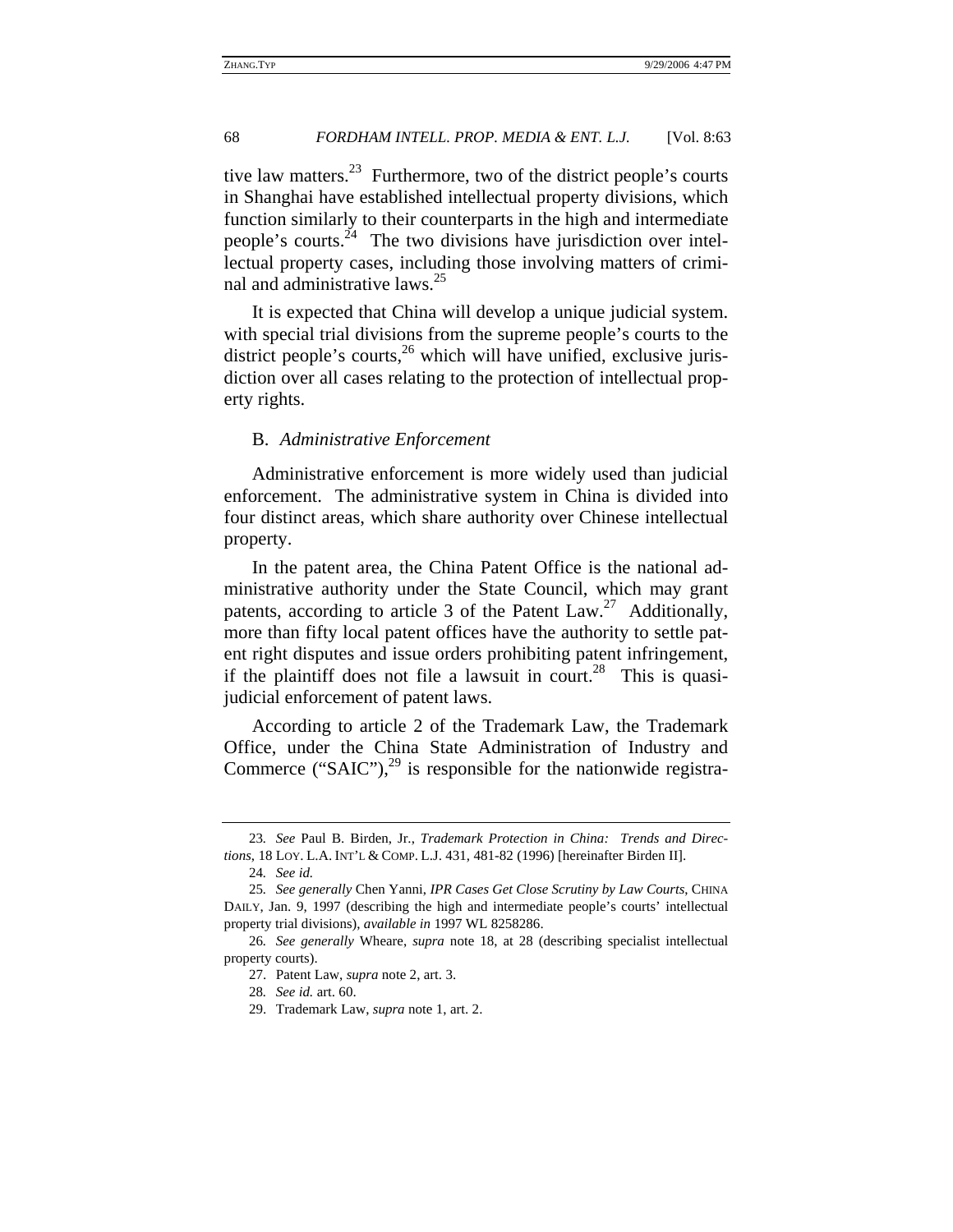tion and administrative control of trademarks. $30$  Chinese trademarks are registered at different levels within the trademark administrative offices. The trademark offices also have the power to handle trademark infringement cases and to impose fines when the infringing activity does not constitute a criminal offense.<sup>31</sup> Like the patent system under the China Patent Office, the trademark authority is also a quasi-judicial enforcement mechanism.

Article 7 of the Copyright Law Implementing Regulations<sup>32</sup> provides that the China National Copyright Administration ("NCA") shall be the State Council's copyright administrative department. The NCA has the power to investigate copyright infringement cases that have a major effect on the whole country.<sup>33</sup> The provincial copyright offices and the centrally governed municipalities are responsible for localized copyright affairs. The local offices are responsible for investigating copyright infringement cases within their administrative areas.<sup>34</sup>

Article 8 further provides that, beginning in 1995, computer software copyrights must be registered within the NCA, rather than in the administrative department of the electrical industry.<sup>35</sup> This change in jurisdiction was brought about by China's newly unified administrative enforcement regime for the protection of copyrights. $36$ 

The Chinese Customs Agency has special administrative powers to protect intellectual property rights, including the recording of patents, trademarks, and copyrights; investigation of imported and exported goods suspected of violating Chinese intellectual property laws; detention of goods that are suspected to be infringing products; and confiscation of any goods confirmed to be in-

<sup>30</sup>*. Id.*

<sup>31</sup>*. See* Shangbiao Yinzhi Guanli Zanxing Banfa [Provisonal Measures for the Administration of the Reproduction of Trademarks], FAGUI HUIBIAN 1990, art. 8, *translated in* 2 China L. Foreign Bus. (CCH)  $\P$  11-526(8), at 14,165 (1993).

<sup>32</sup>*. See* Zhonghua Renmin Gongheguo Zhuzuoquanfa Shishi Xize [Copyright Law Implementing Regulations], FAGUI HUIBIAN 1990, art. 7, *translated in* 2 China L. Foreign Bus. (CCH) ¶ 11-702(7) (1993).

<sup>33</sup>*. See id.*

<sup>34</sup>*. See* Copyright Law, *supra* note 3, art. 8.

<sup>35</sup>*. See* Birden II, *supra* note 23, at 441-42.

<sup>36</sup>*. See id.*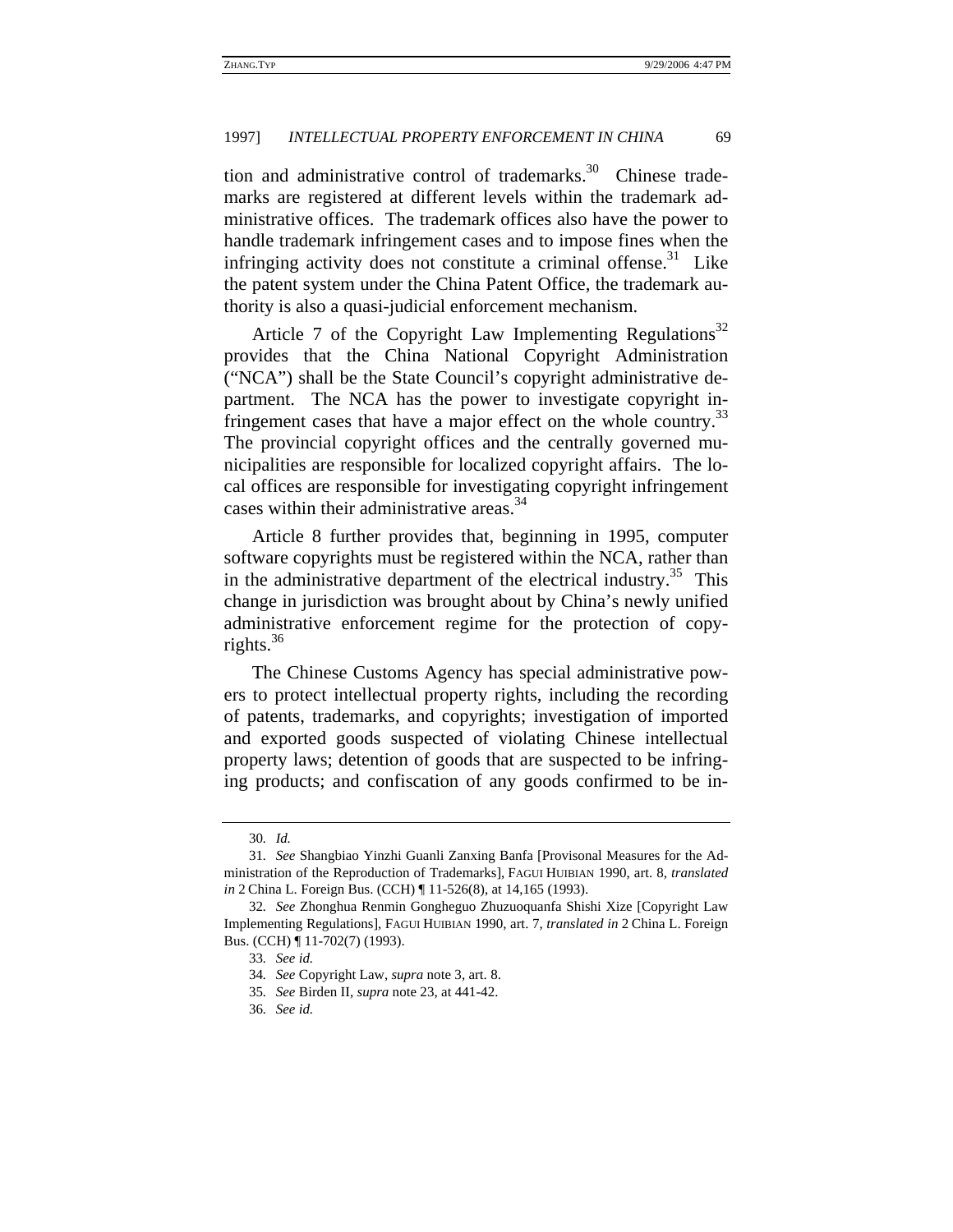fringing goods.<sup>37</sup> To strengthen administrative enforcement, the State Council established a Working Conference on Intellectual Property Rights ("Working Conference"). The Working Conference is chaired by a council member, who is the director of the State Scientific and Technology Commission. This conference is in charge of guiding the affairs of intellectual property enforcement on a national scale. $38$ 

Even though China has made great efforts to enforce intellectual property laws, there are still many unresolved problems in the enforcement mechanism. For example, most Chinese judges are unfamiliar with intellectual property law, especially the cases relating to international treaties. Therefore, it is not surprising that the United States is dissatisfied with the level of intellectual property law enforcement in China. Likewise, many Chinese intellectual property rights holders also complain that their rights are not effectively protected.

It is not easy to predict how these problems will be resolved. In order to gain insight into these problems, one must first understand why China wants to modernize its legal system of intellectual property protection, and how Chinese laws are enforced in practice.

#### II. CHINA-UNITED STATES TRADE ISSUES

Since the late 1970s, China-United States trade issues have dominated the course of modernizing Chinese intellectual property legislation and improving its enforcement mechanisms. After the end of the "Cultural Revolution" in 1979, while taking steps to build a society according to the basic principles of democracy, China implemented its "Open Door Policy," aiming to modernize the Chinese economy.<sup>39</sup> By 1978, during negotiations with the

<sup>37</sup>*. See* Customs Regulations, *supra* note 6; *see also* Jianyang Yu, *Current Developments and Practical Strategies for Protecting Intellectual Property in China*, 26 TOPICS-AM. CHAMBER COM. TAIPEI, Dec. 1, 1996, *available in* 1996 WL 11764517.

<sup>38</sup>*. See Shanghai to Promote Education on IPR Protection*, XINHUA ENGLISH NEWSWIRE, May 9, 1996, *available in* 1996 WL 10245727.

<sup>39</sup>*. See* Uli Schmetzer, *China's "Supreme" Reformer Dies, His Life, 1989 Massacre Tarnished His Achievements*, CHI. TRIB., Feb. 20, 1997, *available in* 1997 WL 3522379.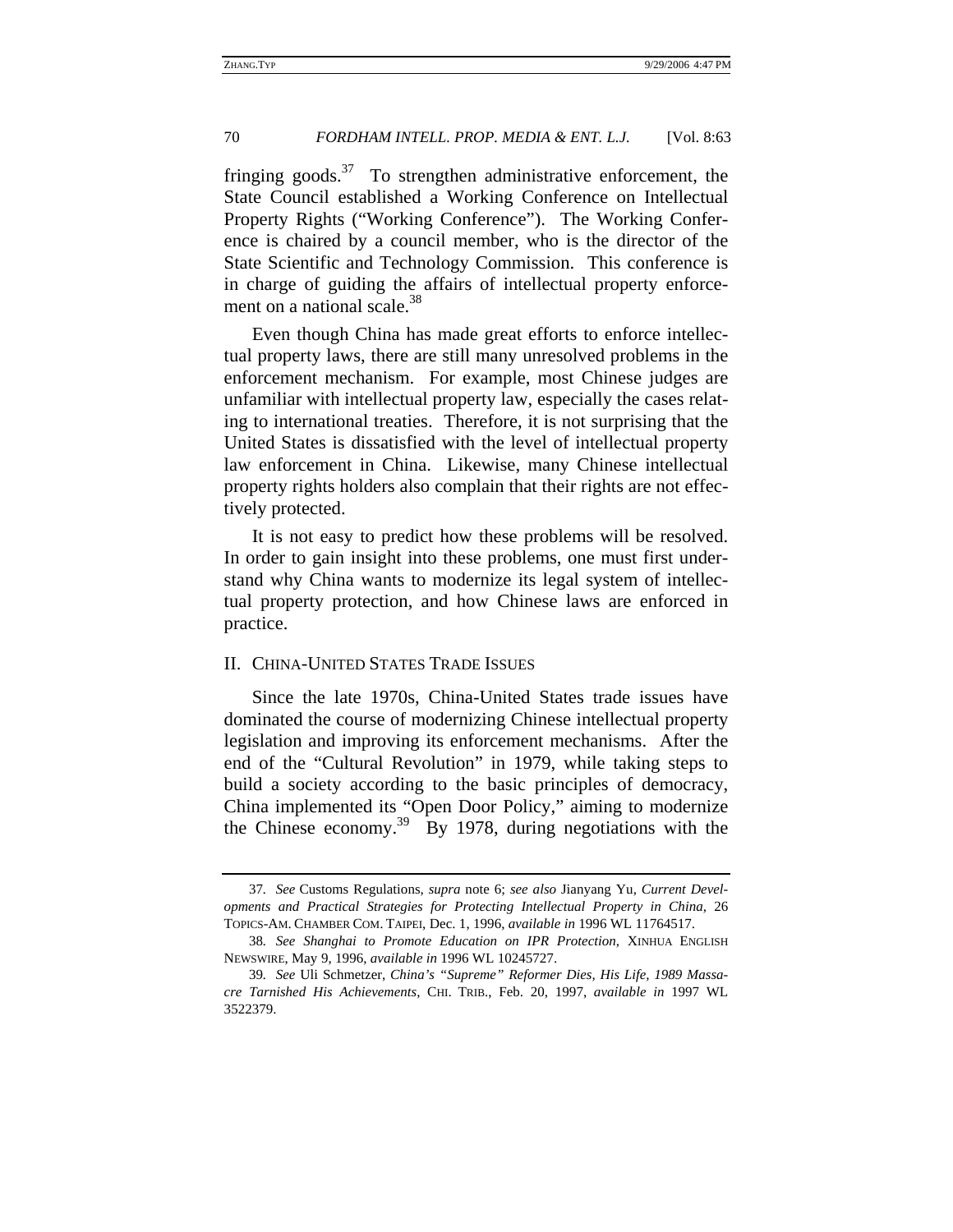United States on science and technology cooperation as well as trade issues, China began to consider protecting intellectual property rights in accordance with international standards. Thus, on January 31, 1979, China and the United States signed the Implementing Accord on Cooperation in the Field of High Energy Physics (the "Energy Accord").<sup>40</sup> Article 6 of the Energy Accord provides that "the parties recognized the need to agree upon provisions concerning protection of copyrights and treatment of inventions or discoveries made or conceived in the course of or under this Accord."<sup>41</sup>

Although the Energy Accord was limited to protecting intellectual property only in scientific cooperation,  $42$  it was an important first step toward developing a broad system for the protection of intellectual property. This was the first bilateral agreement signed by China in this respect. At that time, there were few administrative rules protecting copyrights and inventions in China.

On July 7, 1979, China and the United States reached the Agreement on Trade Relations ("Trade Agreement"), $43$  which specifically provided for reciprocal treatment of intellectual property rights in both countries. Both countries acknowledged the importance of effective intellectual property protection and pledged to enforce or enact patent, trademark, and copyright laws for their respective countries, and afford a level of protection to the foreign party equal to that of its own party.<sup>44</sup>

<sup>40.</sup> Implementing Accord on Cooperation in the Field of High Energy Physics, Jan. 31, 1979, U.S.-P.R.C., 18(2) I.L.M. 346 [hereinafter Energy Accord].

<sup>41</sup>*. Id.* at 348.

<sup>42</sup>*. Id.* at 346.

<sup>43.</sup> Agreement of Trade Relations Between the United States of America and the People's Republic of China, July 7, 1979, U.S.-P.R.C., 31 U.S.T. 4651.

<sup>44.</sup> Article VI of the Agreement on Trade Relations Between the United States of America and the People's Republic of China, states in part:

 <sup>1.</sup> Both Contracting Parties in their trade relations recognize the importance of effective protection of patents, trademarks and copyrights.

 <sup>2.</sup> Both Contracting Parties agree that on the basis of reciprocity legal or natural persons of either Party may apply for registration of trademarks and acquire exclusive rights thereto in the territory of the other Party in accordance with its laws and regulations.

 <sup>3.</sup> Both Contracting Parties agree that each Party shall seek, under its laws and with due regard to international practice, to ensure to legal or natural per-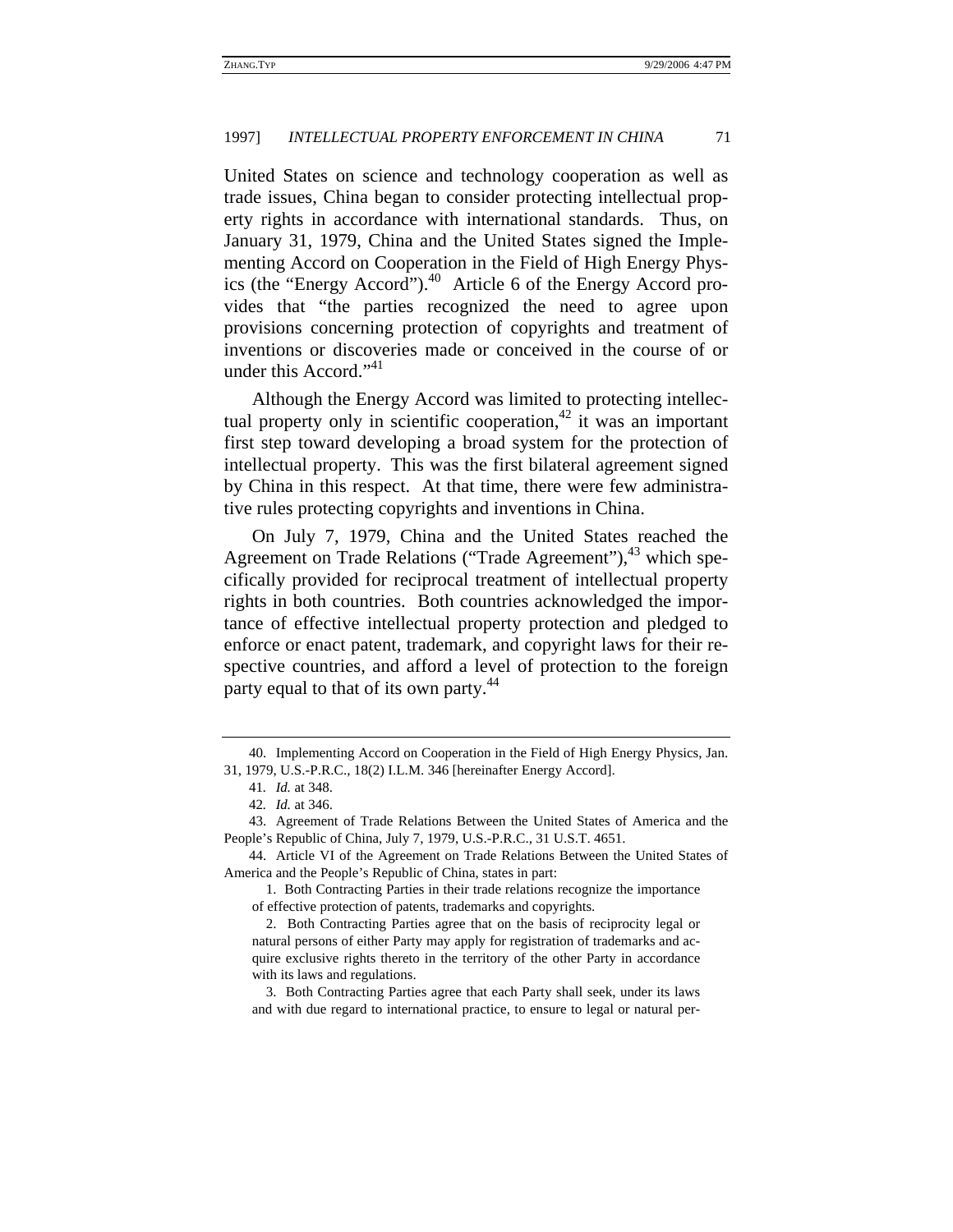In order to implement the above agreements, especially the Trade Agreement, China joined WIPO in 1980<sup>45</sup> and enacted the 1982 Trademark Law,<sup>46</sup> the 1984 Patent Law,<sup>47</sup> and the 1990 Copyright Law.48 Without doubt, China had to implement a legal system that protected intellectual property rights, if China were to follow through on its "Open Door Policy." Thus, enactment of these laws was in China's own interests.

There has been internal and external pressure on China to establish a new system to protect intellectual property rights, corresponding with China's move toward a free-market orientation. The United States had, for its part, been influencing China to improve its intellectual property legislation through the threat of trade sanctions pursuant to the "Special 301" provision of United States trade law.49 In order to promote trade relations, the two countries reached a Memorandum of Understanding on the Protection of Intellectual Property ("Memorandum of Understanding") on January 17, 1992.<sup>50</sup>

sons of the other Party protection of patents and trademarks equivalent to the patent and trademark protection correspondingly accorded by the other Party.

 5. Both Contracting Parties agree that each Party shall take appropriate measures, under its laws and regulations and with due regard to international practice, to ensure to legal or natural persons of the other Party protection of copyrights equivalent to the copyright protection correspondingly accorded by the other Party.

*Id.* at 4657.

50. Memorandum of Understanding on the Protection of Intellectual Property, Jan.

 <sup>4.</sup> Both Contracting Parties shall permit and facilitate enforcement of provisions concerning protection of industrial property in contracts between firms, companies and corporations, and trading organizations of their respective countries, and shall provide means, in accordance with their respective laws, to restrict unfair competition involving unauthorized use of such rights.

<sup>45.</sup> WIPO Convention, *supra* note 7.

<sup>46.</sup> Trademark Law, *supra* note 1.

<sup>47.</sup> Patent Law, *supra* note 2.

<sup>48.</sup> Copyright Law, *supra* note 3.

<sup>49.</sup> Trade Act of 1974, Pub. L. Pub. L. No. 98-618, § 182, as added by Omnibus Trade and Competitiveness Act of 1988, Pub. L. No. 100-418, § 1303(b), 102 Stat. 1107 (Aug. 23, 1988) (codified as amended at 19 U.S.C.A. § 2242 (West 1998 & Supp. 1998). *See generally* Frank J. Garcia, *Americas Agreements—An Interim Stage in Building the Free Trade Area of the Americas*, 35 COLUM. J. TRANSNAT'L L. 63, 128 n.324 (1997) (explaining that "Special 301" "requires the United States Trade Representative to identify countries which deny adequate and effective protection of intellectual property rights, and designate those countries for investigation and possible retaliation").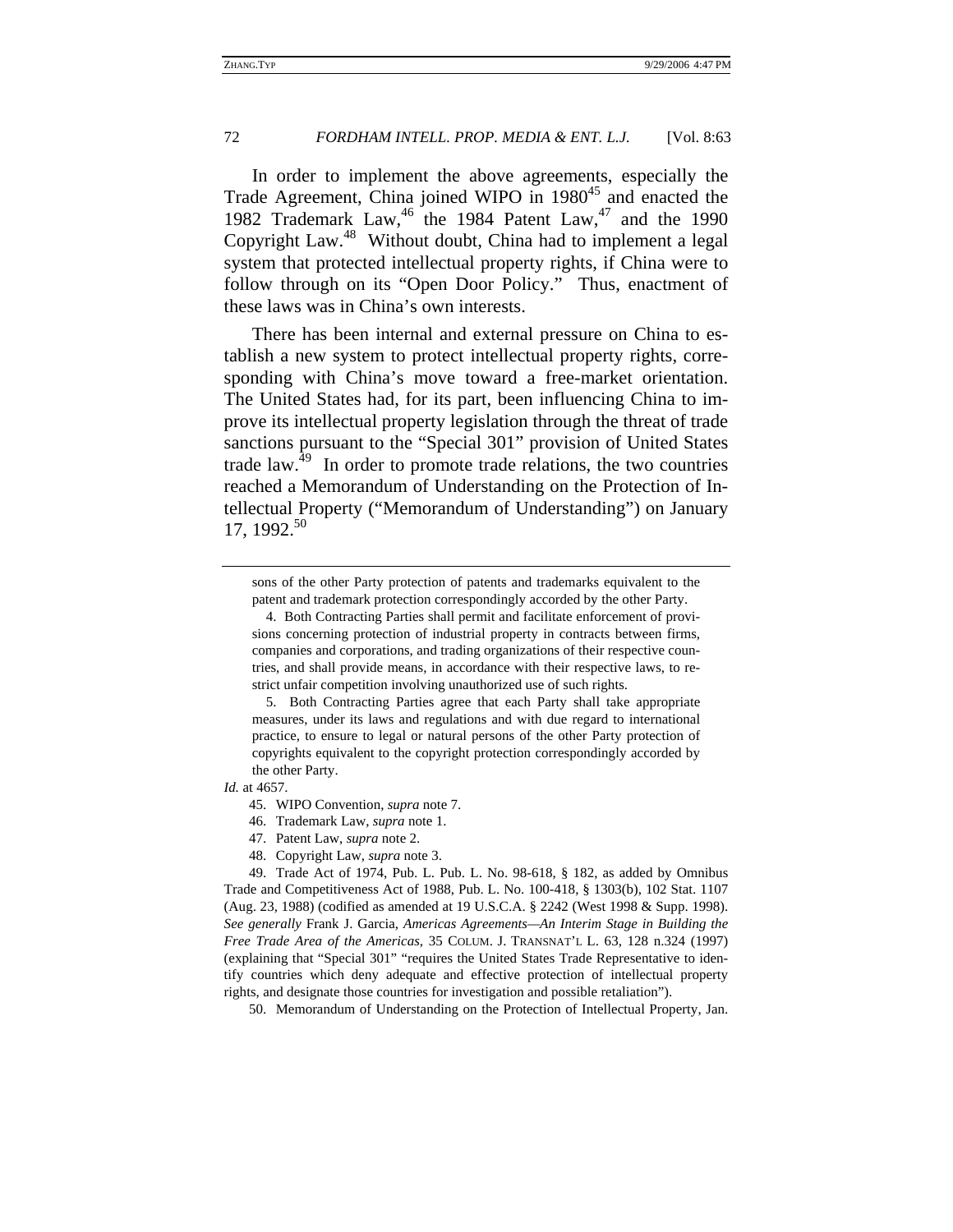The Memorandum of Understanding was the first bilateral trade-related intellectual property agreement signed by China, which focused on legislation. It required China to revise the Patent Law to (1) cover patent subject matter on all chemical inventions, whether products or process; (2) extend the term of protection for a patent of invention to twenty years from the date of filing the patent application, the same term requirement as in the United States; and (3) limit the use of compulsory licenses.<sup>51</sup> Also under the Memorandum of Understanding, China was required to accede to the Berne Convention<sup>52</sup> and the Geneva Convention,<sup>53</sup> and issue new regulations to comply with these conventions and the Memorandum of Understanding.<sup>54</sup> Finally, the Memorandum of Understanding obligated China to enact a law against unfair competition as provided for in article  $10^{bis}$  of the Paris convention.<sup>55</sup> China fully implemented the Memorandum of Understanding with passage of the 1992 Revision of Patent Law,  $56$  the 1992 Implementing International Copyright Treaties Provisions<sup>57</sup>—after accession to the Berne and Geneva Convention—and the 1993 Law Against Unfair Competition.<sup>58</sup>

Nonetheless, China has experienced difficulty in providing effective enforcement of these new laws within a short period of time. Those difficulties have been the greatest in the area of protecting foreigners' copyrights. This is due to the short history of copyright law in China, the lack of Chinese officials with experience in the enforcement of copyright law, and the general igno-

<sup>17, 1992,</sup> U.S.-P.R.C., 34 I.L.M. 676 (1995) [hereinafter Memorandum of Understanding].

<sup>51</sup>*. Id.* at 677-80.

<sup>52</sup>*. Id.* at 680; s*ee supra* note 10 (detailing China's accession to the Berne Convention).

<sup>53.</sup> The Geneva Convention for the Protection of Producers of Phonograms Against Unauthorized Duplication of their Phonograms, Oct. 28, 1971, 25 U.S.T. 309.

<sup>54</sup>*. See* Memorandum of Understanding, *supra* note 50, at 683.

<sup>55</sup>*. Id.*; *see also* David Hill & Judith Evans, *Chinese Patent Law: Recent Changes Align China More Closely With Modern International Practice*, 27 GEO. WASH. J. INT'L L. & ECON. 359 (1994).

<sup>56.</sup> Patent Law, *supra* note 2 (outlining the legislative history of the statute).

<sup>57.</sup> Shishi Guoji Zhuzuochuan Tiaoyue de Guiding [Regulations on the Implementation of Provisions of International Copyright Treaties], *translated in* China L. Foreign Bus. (CCH) ¶ 11-703 (1992).

<sup>58.</sup> Unfair Competition Law, *supra* note 5.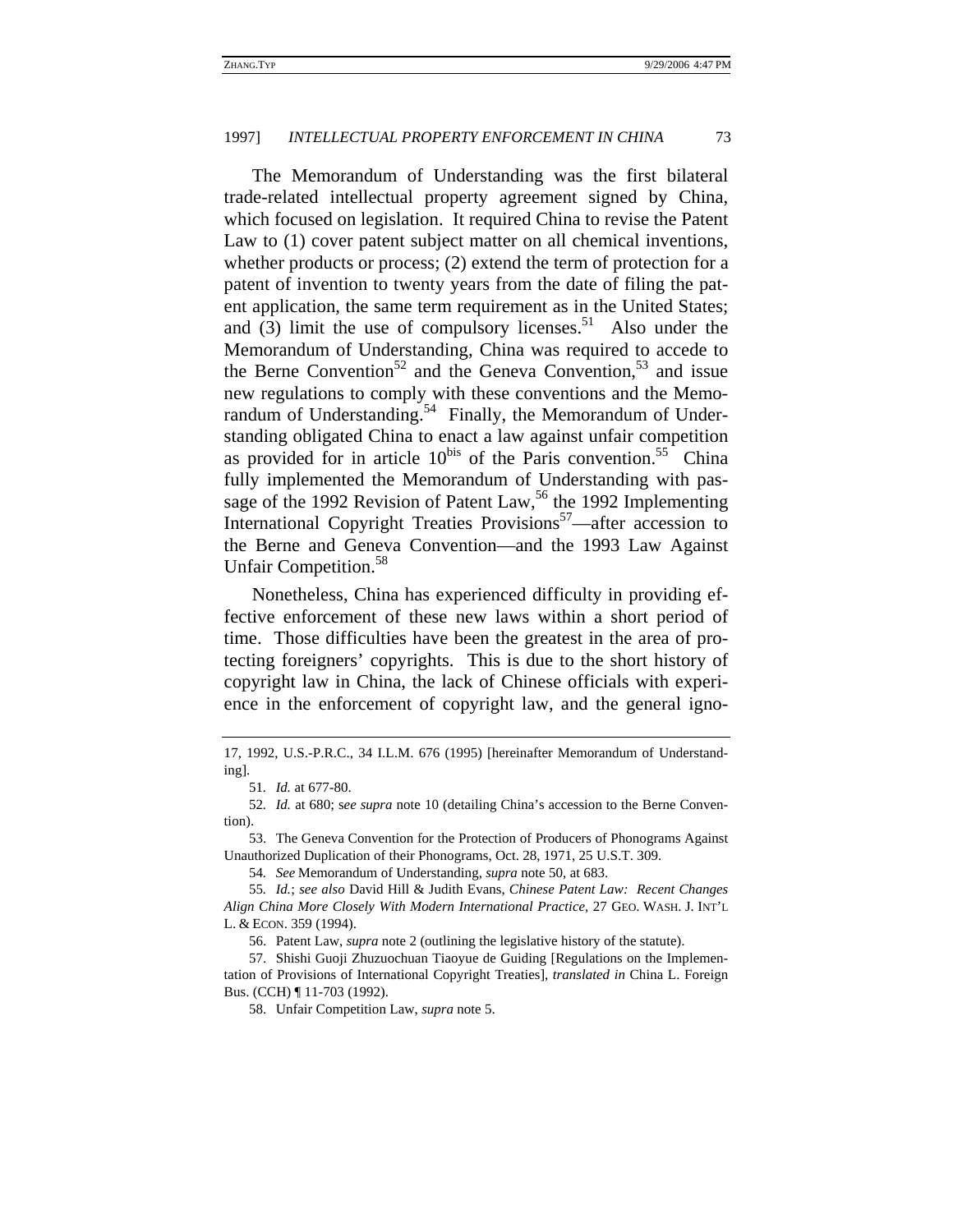rance of copyright law among many Chinese.

Despite such difficulties, the United States was eager for China to enforce these new intellectual property laws as soon as possible. The United States wanted to protect the American companies that were losing profits in China due to intellectual property piracy especially copyright piracy. In 1994 and 1996, the United States initiated an investigation under "Special 301"59 and threatened to impose a one hundred percent duty on Chinese imports, equivalent to the estimated losses to American companies caused by China's failure to enforce intellectual property laws. China retaliated by threatening trade sanctions against United States imports<sup>60</sup> because China believed that the United States failed to consider the speedy progress China had made in protecting foreign intellectual property rights.<sup>61</sup> Instead of trade sanctions, however, China was willing to continue this progress through negotiations or consultations with the United States.

In order to avoid a trade war, China and the United States reached an Agreement Regarding Intellectual Property Rights ("IPR Agreement")<sup>62</sup> on February 26, 1995, which included an Annex entitled "Action Plan for Effective Protection and Enforcement of Intellectual Property Rights."<sup>63</sup> On June 17, 1996, China and the United States reached another agreement that included a Report on Chinese Enforcement Actions, under the 1995 IPR Agreement,<sup>64</sup> and Annex on Intellectual Property Rights Enforce-

- 62. IPR Agreement, *supra* note 6.
- 63*. Id.* at 887.

<sup>59</sup>*.* 19 U.S.C.A. § 2242; *see* Garcia, *supra* note 49; Gregory S. Kolton, *Copyright Law and the People's Courts in the People's Republic of China: A Review and Critique of China's Intellectual Property Courts*, 17 U. PA. J. INT'L ECON. L. 415, 452 (1996) (discussing background to the investigations and tensions between the United States and China).

<sup>60</sup>*. See* Lorraine Woellert, *China Threatens to Ban Some U.S. Imports*, WASH. TIMES, Nov. 13, 1996, at B6, *available in* 1996 WL 2970948.

<sup>61</sup>*. See* Garcia, *supra* note 49.

<sup>64.</sup> *See* Yiqiang Li, *Evaluation of the Sino-American Intellectual Property Agreements: A Judicial Approach to Solving the Local Protectionism Problem*, 10 COLUM. J. ASIAN L. 391, 424 n.3 (1996) [hereinafter Enforcement Action Report] (stating that the 1996 Agreement contains the Report on Chinese Enforcement Actions under the 1995 Agreement).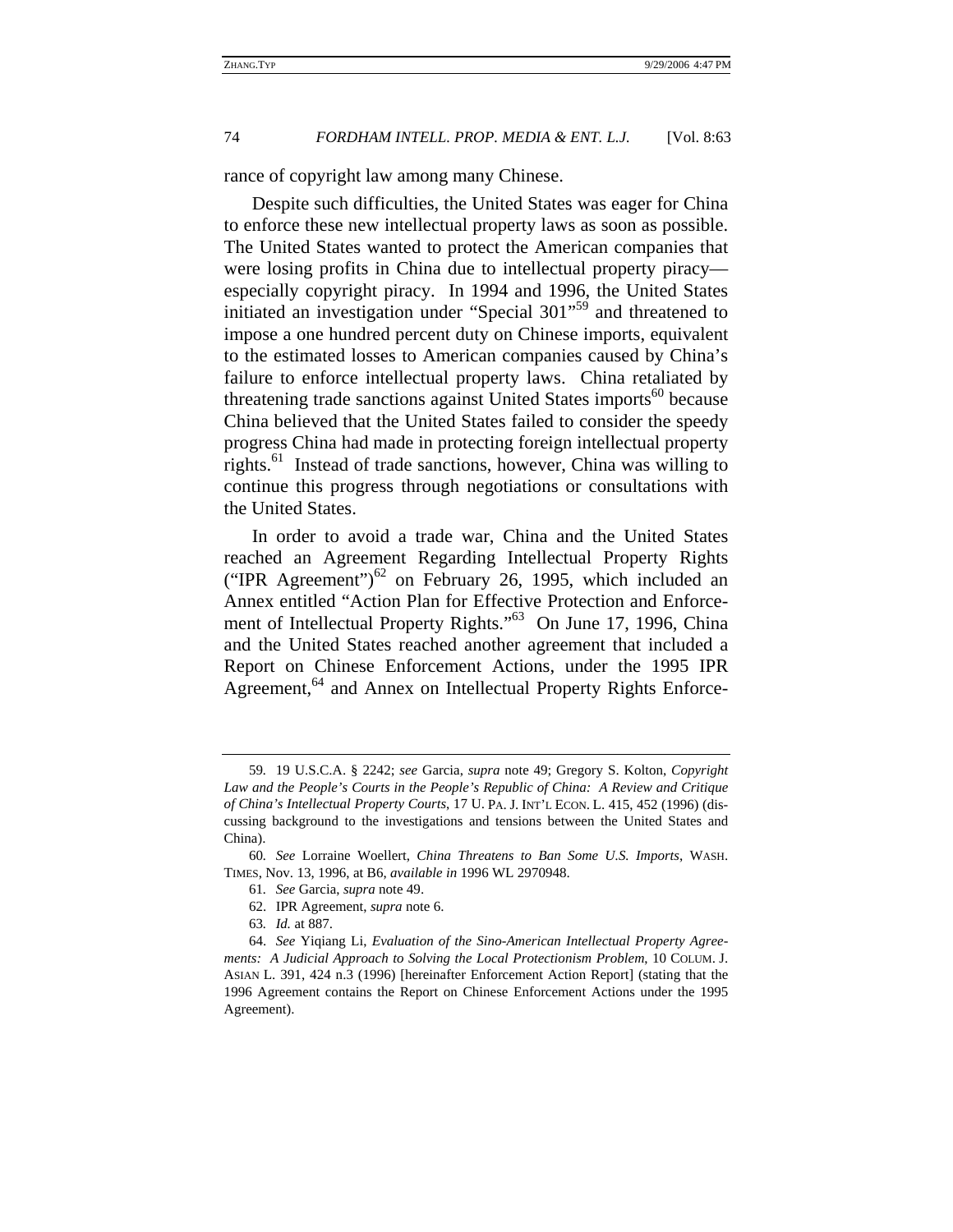ment and Market Access Accord.<sup>65</sup> These two agreements focus on administrative enforcement of copyright law and market access for American audio-visual and published products as well as computer software in China.

The 1995 IPR Agreement provides that China will establish a nationwide administrative intellectual property rights enforcement structure, including (1) a state council working-conference on intellectual property rights and sub-central working-conferences, (2) enforcement task forces, (3) a special enforcement period, (4) enforcement efforts in specific fields, (5) enforcement directly through administrative agencies and departments, (6) additional administrative actions, (7) customs enforcement, (8) establishment of copyright verification systems, and (9) administrative and regulatory matters.<sup>66</sup>

The 1996 Agreement is composed of a report and market access accord ("Access Accord"). The report includes (1) actions taken by the Chinese government to stop piracy in CD factories, (2) a concentrated enforcement period, (3) border enforcement, and  $(4)$  monitoring of CD factories.<sup>67</sup> The Access Accord provides that China will open its markets more widely for American cultural products, subject to Chinese censorship requirements.<sup>68</sup>

It is obvious that China-United States intellectual property disputes are a trade issue. For its part, China wants to keep the Open Door policy and develop trade relations with the United States. On the other hand, the United States wants to increase its market share in China as much as possible. Thus, it is in the best interest of both countries to protect intellectual property rights.

Despite recent intellectual property rights disputes between China and the United States, trade has quickly increased between the two countries. In 1995 alone, total United States exports to China increased by nearly twenty-seven percent.<sup>69</sup> At \$12 billion, these exports were more than double the level of the exports in

<sup>65</sup>*. See id.*

<sup>66</sup>*. See* IPR Agreement, *supra* note 6, at 887-907.

<sup>67</sup>*. See* Enforcement Action Report, *supra* note 64.

<sup>68</sup>*. See id.*

<sup>69</sup>*. See* Terry Atlas, *U.S. Moves to Extend Benefits for China*, CHI. TRIB., May 21, 1996, at 7, *available in* 1996 WL 2673637.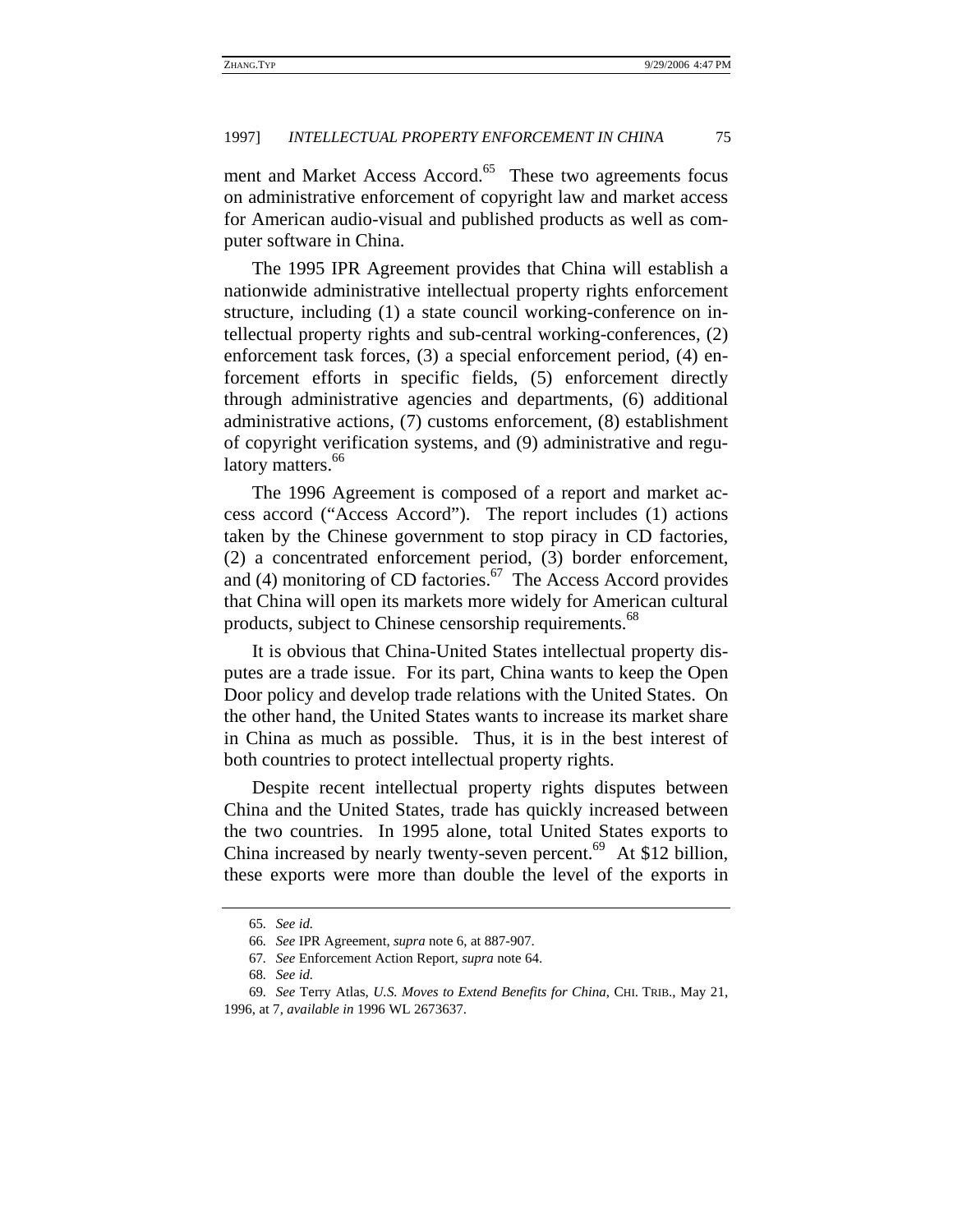$1990.^{70}$  Disputes still remain, but it is certain that China will continue to improve the enforcement of intellectual property rights.

### III. CHINA'S INTELLECTUAL PROPERTY LAW ENFORCEMENT **POLICIES**

China's policy regarding enforcement of intellectual property rights can be understood as one of guiding or basic principles. Although it is difficult to define China's particular guidance policies for intellectual property rights enforcement, the constitutional law may reveal some of the policy issues. The Constitution of  $China<sup>11</sup>$ has three articles relating to the protection of intellectual property.

Article 20 of the Constitution of China provides that, "[t]he state promotes the development of the natural and social sciences, disseminates scientific and technical knowledge, and commends and rewards achievements in scientific research as well as technological discoveries and inventions."<sup>72</sup> To modernize its economy, China must promote the development of science and technology. Promoting this development is the basic principle for patent legislation and enforcement.

Enforcement of Chinese patent rights is much more effective than other areas of intellectual property, and thus it is relatively difficult to infringe on a valid patent. As one of the major patent offices in the world, $^{73}$  the China Patent Office is recognized as a highly qualified administration. There are no ideological obstacles to overcome before enforcing patent laws and Chinese leadership regards development of science and technology as a top priority. This might explain why the first China-United States intellectual property rights-related agreement was the Energy Accord,<sup>74</sup> regarding cooperation in the field of high energy physics.

<sup>70</sup>*. See id.*

<sup>71.</sup> ZHONGHUA RENMIN GONGHEGUO XIANFA [Constitution of the People's Republic of China] (1982) [hereinafter Constitution of China].

<sup>72.</sup> XIANFA, art. 20, (1982), *translated in* 4 CONSTITUTIONS OF THE COUNTRIES OF THE WORLD (Albert P. Blaustein & Gisbert H. Flanz eds., Oceana Pubs. 1992).

<sup>73</sup>*. See* Hamideh Ramjerdi & Anthony D'Amato, *The Intellectual Property Rights Laws of the People's Republic of China*, 21 N.C. J. INT'L L. & COM. REG. 169, 171 (1995).

<sup>74.</sup> Energy Accord, *supra* note 40.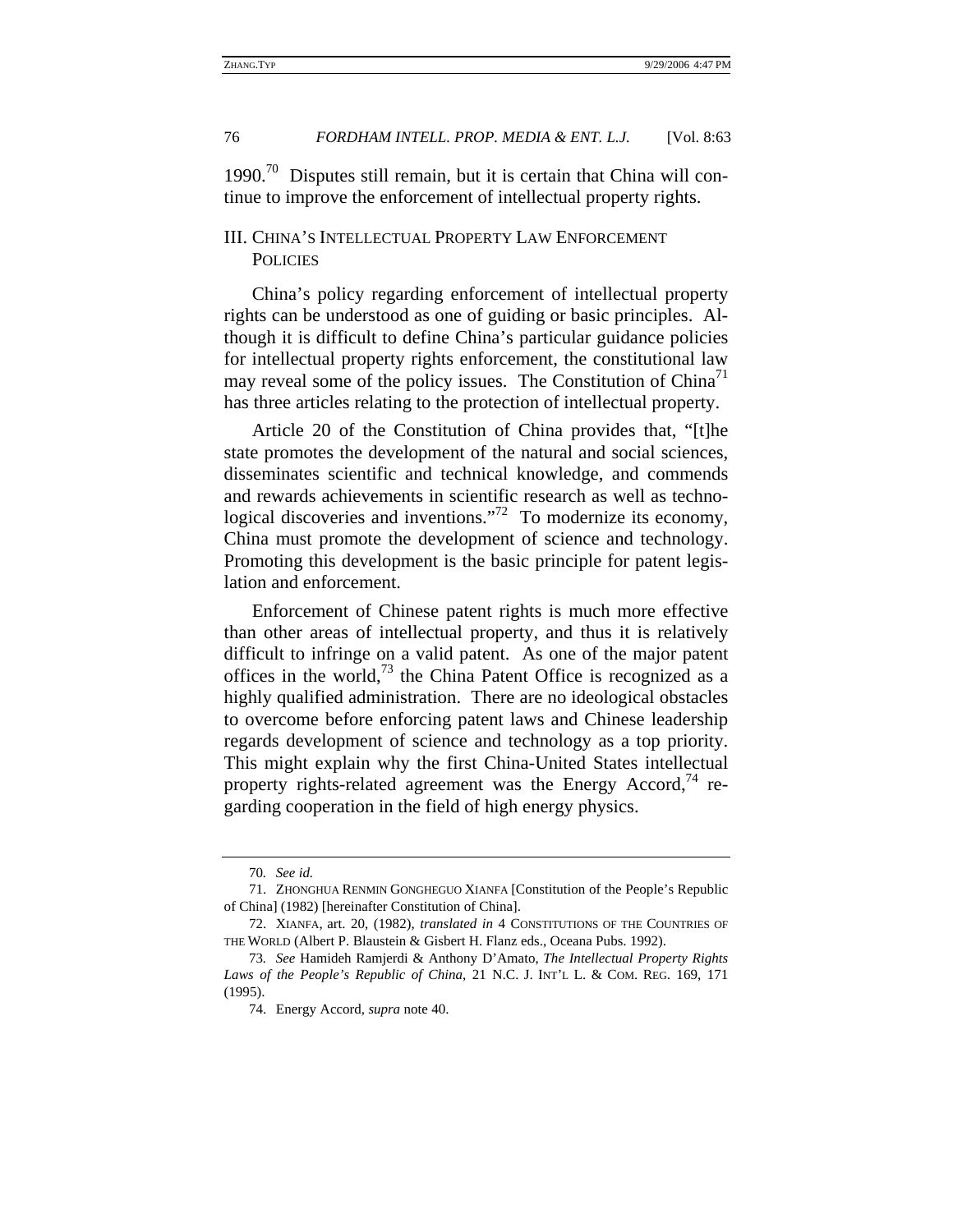Like the United States Constitution, the Constitution of China has no specific articles solely related to trademark protection. It should be mentioned that the 1982 Trademark  $Law<sup>75</sup>$  was adopted before the new Constitution was ratified by the National People's Congress on December 4, 1982.<sup>76</sup> Article 7 of the 1993 Amendments of the Constitution revises article 15 of the 1982 Constitution, which now provides that "[t]he State practices a socialist market economy .... The state strengthens economic legislation and perfects macrocontrol .... The state prohibits, according to the law, disturbance of society's economic order by any organization or individual."<sup>77</sup> Article 7 is mostly related to the protection of trademarks because article 1 of the Trademark Law defines its purpose as the promotion of a socialist commodity economy, i.e., a market economy. This is the basic principle of trademark legislation and enforcement. In July 1992, China implemented a nationwide crackdown on fake and poorly made goods, and in February 1993, amended its Trademark Law.<sup>78</sup> It seems as though there are no ideological obstacles to China enforcing trademark laws and protecting registered trademarks, which is crucial for promoting a socialist market economy.

The more difficult problem is the enforcement of copyright laws. In accordance with article 22 of the Constitution, "[the] State promotes the development of literature and art, the press, broadcasting and television undertakings, publishing and distribution services, libraries, museums, culture centers, and other cultural undertakings, that serve the people and socialism  $\dots$ ."<sup>79</sup> This is the basic principle of copyright law. Theoretically, China wants to protect copyrights to enhance their culture and society. But copyright protection—unlike patent or trademark rights—is

<sup>75.</sup> Trademark Law, *supra* note 1.

<sup>76</sup>*. Compare* Constitution of China, *supra* note 72, *with* Trademark Law, *supra* note 1 (indicating that the Trademark Law preceded the Constitution of China by several months).

<sup>77.</sup> XIANFA, art. 15, (1982). The Constitution of China was adopted on December 4, 1982 by the 5th Session of the 5th National People's Congress. *See id.* It was amended on April 12, 1988, and subsequently on March 29, 1993, at the First Session of the 8th National People's Congress. *See id.*

<sup>78.</sup> Trademark Law, *supra* note 1.

<sup>79.</sup> XIANFA, art. 20.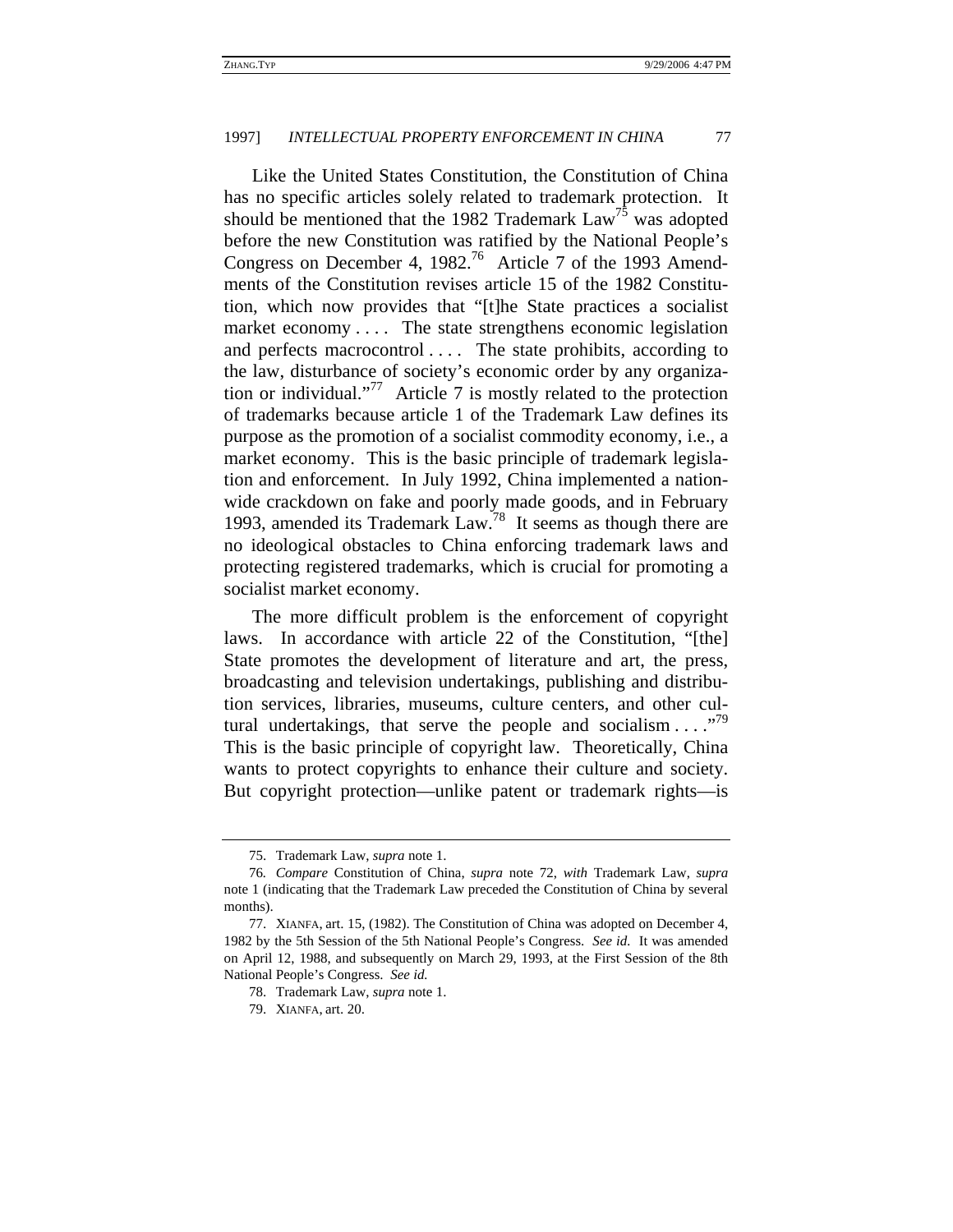related to ideological issues.

China is very concerned with any publication that does not serve the people and socialism. China controls the publications and press with censorship. This power belongs to the Publication and Press Administration, rather than the National Copyright Administration. In effect, the propaganda department of the Chinese Communist Party controls publication and the press.

China conducts this form of censorship because they are concerned about cultural influences from Western countries. Obviously, controlling Western cultural influences while protecting foreigners' copyrights is a significant challenge for China. Nevertheless, in an attempt to overcome this obstacle, article 2 of the Copyright Law<sup>80</sup> provides that a foreigner's copyright will be protected if the work is first published in China.<sup>81</sup> If it is not first published in China, it will be protected according to a bilateral agreement, such as the one signed by China and the United States, or an international agreement acceded to by China.<sup>82</sup> Furthermore, because China is now a member of the Berne Convention, <sup>83</sup> any foreigner's work must be protected by Chinese copyright law if the foreign country is a member of the Berne Convention.<sup>84</sup> Despite these laws, it will still be difficult for Americans to export audiovisual products into China even though the 1995 and 1996 IPR Agreements on Market Access are in force.<sup>85</sup>

Copyright piracy, on the other hand, is an issue of making money, rather than an ideological problem. In general, China wants to crack down on all copyright piracy, regardless of who owns the copyright, but in the area of copyright the Chinese government is more concerned about how to control the publication and press while serving the people and socialism. If the Chinese government paid more attention to the economic interests of copyright holders than to controlling the publication and press, the issue

84*. See* Kolton, *supra* note 59, at 422.

<sup>80.</sup> Copyright Law, *supra* note 3.

<sup>81</sup>*. See* Kolton, *supra* note 59, at 422.

<sup>82</sup>*. See id.* at 421-22.

<sup>83.</sup> Berne Convention, *supra* note 10.

<sup>85</sup>*. See* John Richards, *Recent Patent Law Developments in Asia*, 7 FORDHAM INTELL. PROP. MEDIA & ENT. L.J. 599 (1997).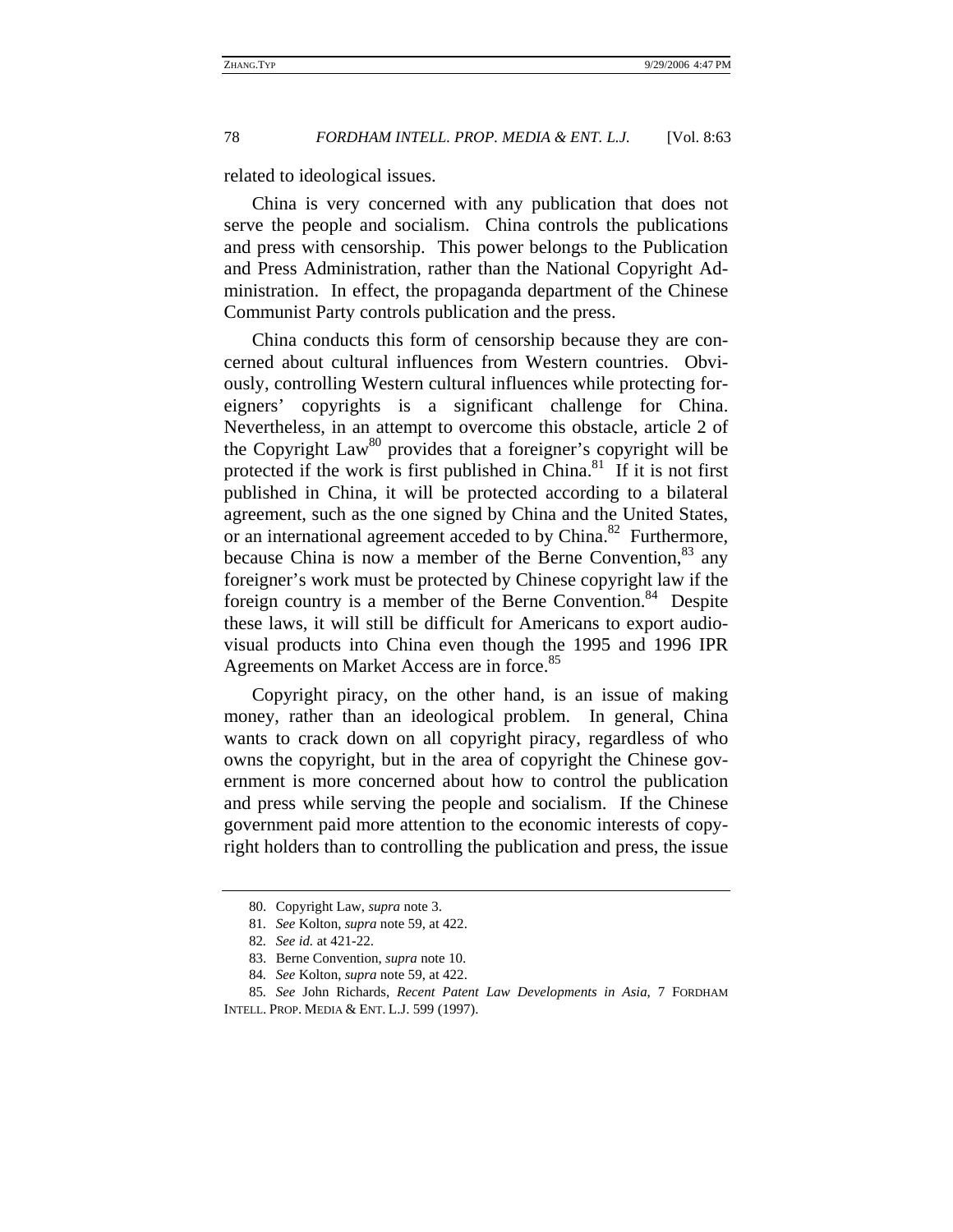of copyright piracy could be resolved more efficiently. Furthermore, paying attention to the economic interests of copyright holders is not only in the best interests of foreign copyright holders, but also of Chinese copyright holders.

In short, it is relatively difficult for China to enforce copyright laws, in some cases, due to China's ideological policy. China wants to open the door for foreign technology while preventing the penetration of Western ideology. Enforcement measures against piracy, however, should be easier to implement.

### IV. CHINA'S JUDICIAL ENFORCEMENT PRACTICES FOR INTELLECTUAL PROPERTY LAW

As judicial enforcement is the last resort, Chinese People's Courts possess significant responsibility for enforcing intellectual property laws. Although the People's Courts do not handle cases  $\arccos$  according to precedent, $\frac{86}{6}$  case law is becoming more important in current judicial practice. $87$  It may help to understand how Chinese intellectual property laws, especially the copyright laws, are enforced in practice and what are the unresolved problems concerning some copyright infringement cases involving United States parties.

The first copyright case in China involving an United States party was *Walt Disney Co. v. Beijing Youngsters and Children Publishing House*. 88 In January 1994, the Walt Disney Company ("Disney"), filed a lawsuit in the intellectual property trial division of Beijing People's Intermediate Court against a group of Chinese entities which included the Beijing Youngsters and Children Publishing House, Beijing Publishing House, and the Beijing circulation department of Xinhua Bookshop.<sup>89</sup> The plaintiff claimed that

<sup>86</sup>*. See* Kolton, *supra* note 59, at 435 (citing Jianyang Yu, *Protection of Intellectual Property in the PRC: Progress, Problems, and Proposals*, 13 U.C.L.A. PAC. BASIN L.J. 140, 158 (1994)).

<sup>87</sup>*. See* Nanping Liu, *"Legal Precedents" With Chinese Characteristics: Published Cases in the Gazette of the Supreme People's Court*, 5 J. CHINESE L. 107 (1991) (arguing that publication of decided opinions in the Gazette of the Supreme People's Courts may eventually carry force as precedent).

<sup>88</sup>*. See Walt Disney Wins in Copyright Case*, CHINA L. & PRAC., Sept. 13, 1995, at 17.

<sup>89</sup>*. See id.*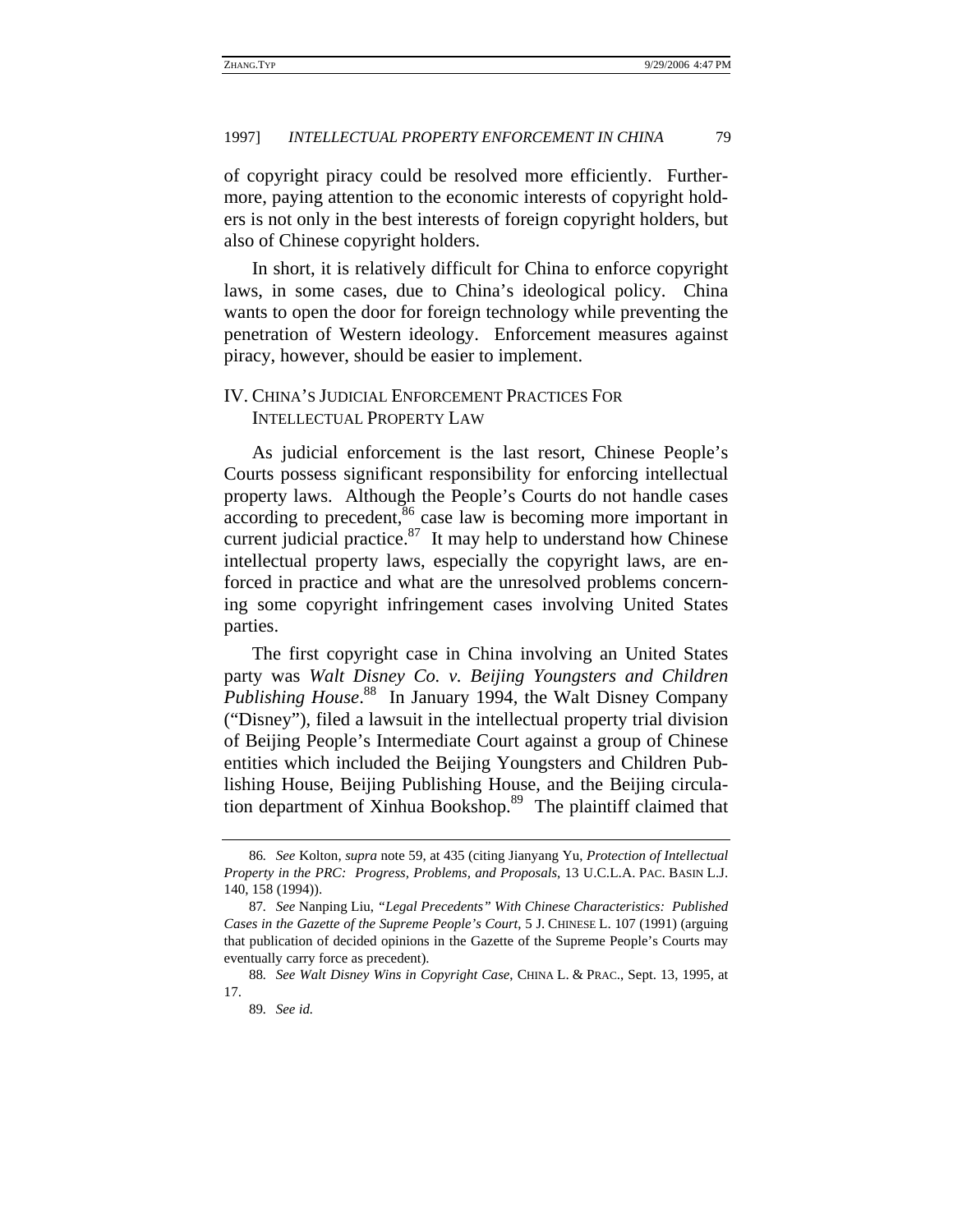the defendants were involved in the illegal production and distribution of children's books using well-known Disney characters, such as Mickey Mouse and Goofy, without Disney's permission. Disney sought an injunction, an accounting of profits, a public apology, and the equivalent of \$77,000 in damages in accordance with article 46 of the Chinese Copyright Law.90 In May 1995, the court issued a judgment in favor of Disney and awarded Disney the equivalent of approximately \$27,000 in damages, to be paid in a lump sum by the defendants. Additionally, the defendants were ordered to give a public apology and to stop their illegal publishing activities.<sup>91</sup>

The first United States software copyright owner to file copyright infringement claims in China was Business Software Alliance, an industry group that includes Microsoft. $92$  In July 1994, three United States software companies sued five Beijing-based computer companies for pirating and selling copies of their software. The plaintiffs alleged that the defendants had committed ten separate acts of copyright infringement and demanded between \$10,000 and \$30,000 for each infringing act. In April 1996, the Beijing Intermediate People's Court ordered the defendants to pay approximately  $$53,000$  in damages to the plaintiffs.<sup>93</sup> The court also confiscated computers and software seized from the Beijing Juren Computer Company, one of the defendants. During the investigation of its pirating activities, the company was enjoined from continued piracy of Microsoft, Autodesk, and WordPerfect products, and ordered to make a public apology to the plaintiffs.

Although these cases indicate that foreign intellectual property holders could obtain remedies by judicial enforcement in China, some Americans complain that "the Court did not publish an opinion,"<sup>94</sup> and "the small amount of damages and delays in the court system reduced the deterrent effect."<sup>95</sup> These comments are re-

<sup>90</sup>*. See* Kolton, *supra* note 59, at 442.

<sup>91</sup>*. See id.*

<sup>92</sup>*. See id.* at 446-47.

<sup>93</sup>*. See Beijing Court Awards Damages to U.S. Firms in Software Piracy Suit*, WEST'S LEGAL NEWS, Apr. 23, 1996, *available in* 1996 WL 260085 [hereinafter *Beijing Court*].

<sup>94</sup>*. See* Kolton, *supra* note 59, at 450-51.

<sup>95</sup>*. See Beijing Court*, *supra* note 93.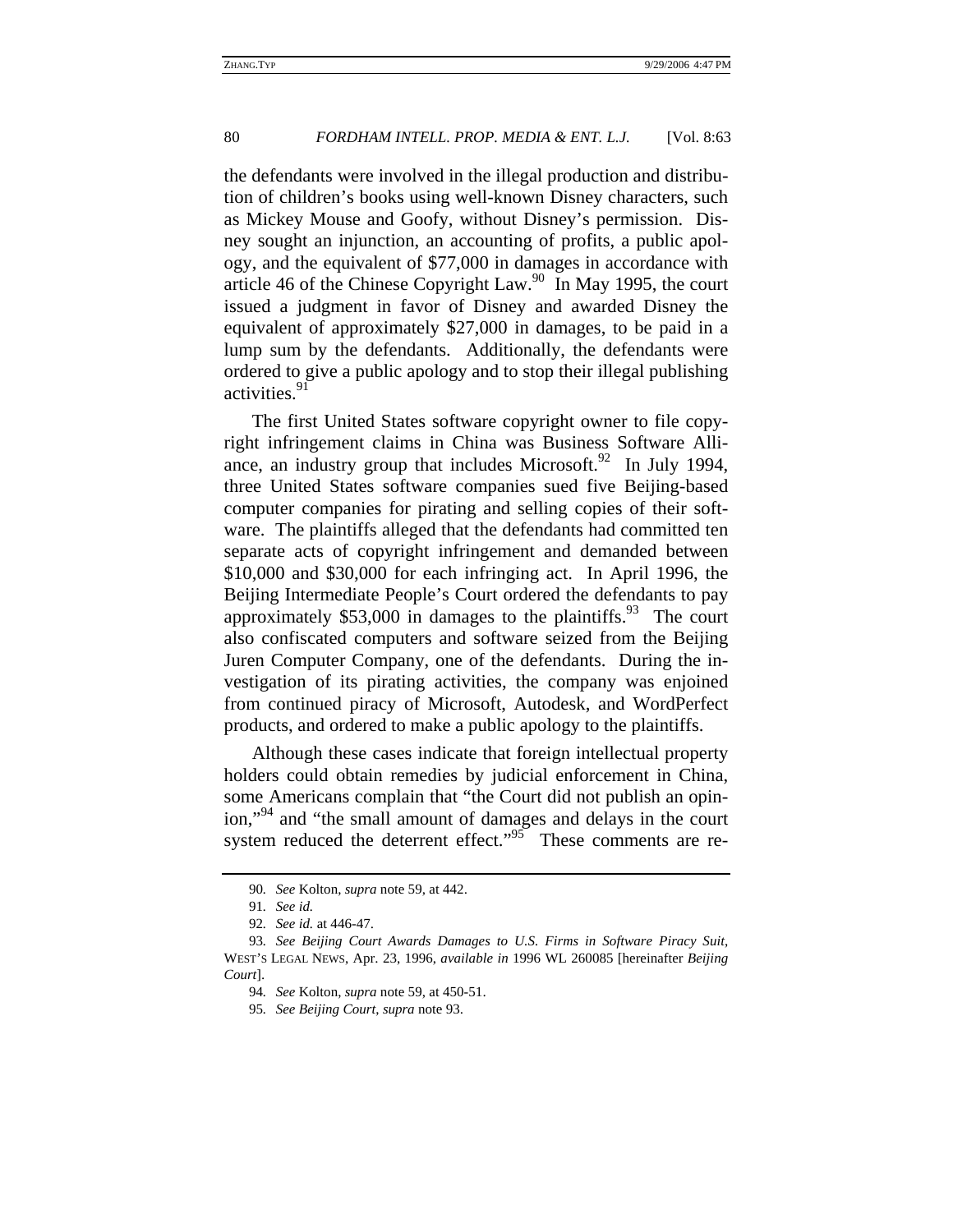lated to some practical issues.

One serious problem concerns a foreigner's ability to know the Chinese judge's legal reasoning. China follows the civil law tradition, in which judges decide cases according to statutes rather than case law. The judgment normally is composed of three parts: (1) fact statements by both parties, (2) ratified facts by the judge, and (3) laws regarding the facts and decision. The judge does not give the court's reasoning, as would a court in the United States. From an American attorney's perspective, a Chinese court's judgment is too fact specific, therefore it cannot be used to predict what will happen in the next case.

Although it is not realistic to criticize Chinese judicial practice from the viewpoint of the American legal tradition, it should be recognized that legal reasoning requires a judge's jurisprudential knowledge and trial experiences. It is expected that Chinese judges, especially those in appellate courts, are able to provide their legal justifications. Even though there is no requirement to publish judgments in China,  $96$  a lot of cases have been published recently, some of which were edited by the Chinese Supreme People's Court. It should be mentioned that the Chinese Supreme People's Court has published some cases regularly in its monthly publication since  $1985<sup>97</sup>$  These cases are in fact like precedent and have always supplied a function of guiding judicial enforcement nationwide.

Recovery of damages in copyright infringement, however, is an entirely separate problem. Articles 45 and 46 of the Copyright Law provide that an infringer should be responsible for damages.<sup>98</sup> It is not clear, however, how to calculate the damages. There are some rules regarding calculating damages in patent infringement,<sup>99</sup> which may provide some clues in applying damages calculations for copyright infringement.

In 1992, the Chinese Supreme People's Court issued judicial

<sup>96</sup>*. See* Liu, *supra* note 87, at 116.

<sup>97</sup>*. See id.* at 107.

<sup>98.</sup> Copyright Law, *supra* note 3.

<sup>99</sup>*. See* Intellectual Property Law Services, *Intellectual Property Law of the People's Republic of China* (visited Oct. 6, 1997) <http://www.hk.super.net/~dingli/ipinf.htm>.